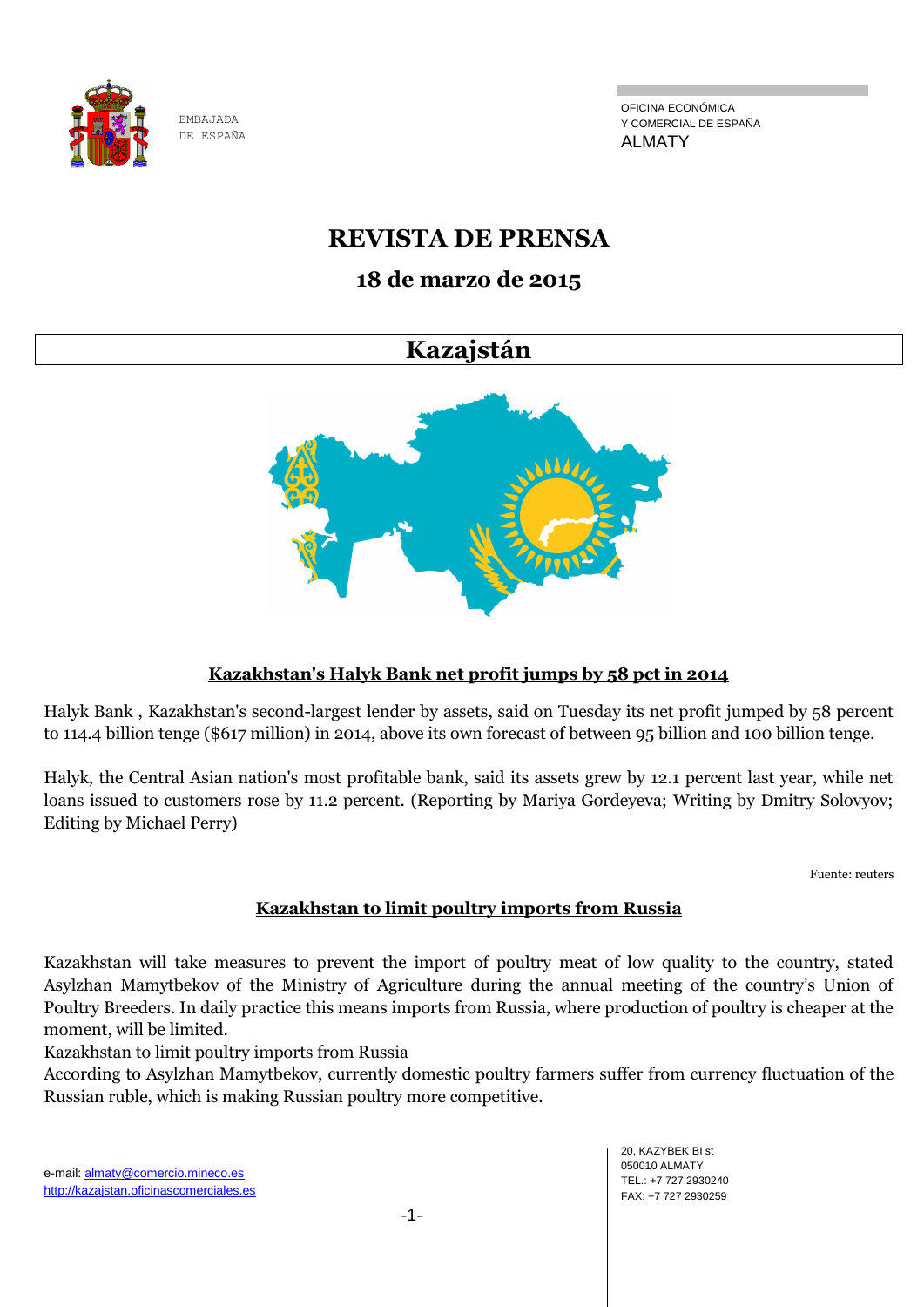

OFICINA ECONÓMICA Y COMERCIAL DE ESPAÑA ALMATY

Mamytbekov also said that neighbouring countries supply mostly poultry of low quality to Kazakhstan, with which domestic producers cannot compete.

"In the context of our integration processes (within the Customs Union of Russia, Belarus, Kazakhstan and Armenia) we have to put a stop to imports that violate the rules of fair competition. There are many goods and products being imported that don't comply with technical regulations and sanitary norms,"said Mamytbekov.

Mamytbekov said state support to the poultry farmers should be increased. According to him, the government will very soon increase subsidies on the purchasing of feed and grants to poultry farms.

Fuente: worldpoultry

### **Int'l, Domestic Oil and Gas Experts Discuss Exploration in Kazakhstan at Astana Forum**

ASTANA – The first international forum on oil and gas exploration titled, "Kazakhstan Geology Forum: Oil & Gas in Focus," took place in Astana's Rixos Hotel on March 12-13 with the support of the Ministry of Investment and Development of the Republic of Kazakhstan.

"Since independence, the theme of oil and gas geology has been discussed at such a high level with the involvement of well-known geologists, geophysicists, specialists, organisers of the prospecting business, scientists, as well as representatives of foreign oil and gas companies and government agencies for the first time," President of Kazakhstan Society of Oil Industry Workers and Geologists Baltabek Kuandykov told the forum.

Minister of Investment and Development Asset Issekeshev who took part in the plenary session on the resource potential of mineral resources of Kazakhstan, its status, problems, innovative vector of development and real prospects, announced that "In 2015, 3.26 billion tenge (US \$17.6 million) from the national budget and the National Fund will be used to finance new regional exploration works on oil and gas. In particular, two geophysical surveys and the drilling of two support parametric wells. The state will be financingthe study of less explored areas, where it's currently problematic to attract investors."

According to Issekeshev, despite the optimization of budget programmes in several areas, oil exploration is one of the few industries for which the state allocated more money than last year.

"In general, we are currently developing new approaches. The last two to three years were great for the development of exploration. A special programme has been developed. This year, through our geology committee, we will provide a digital map that will include information on oil and gas sites. By the end of 2015, this interactive map will be able to provide any information without the need to request," said Issekeshev.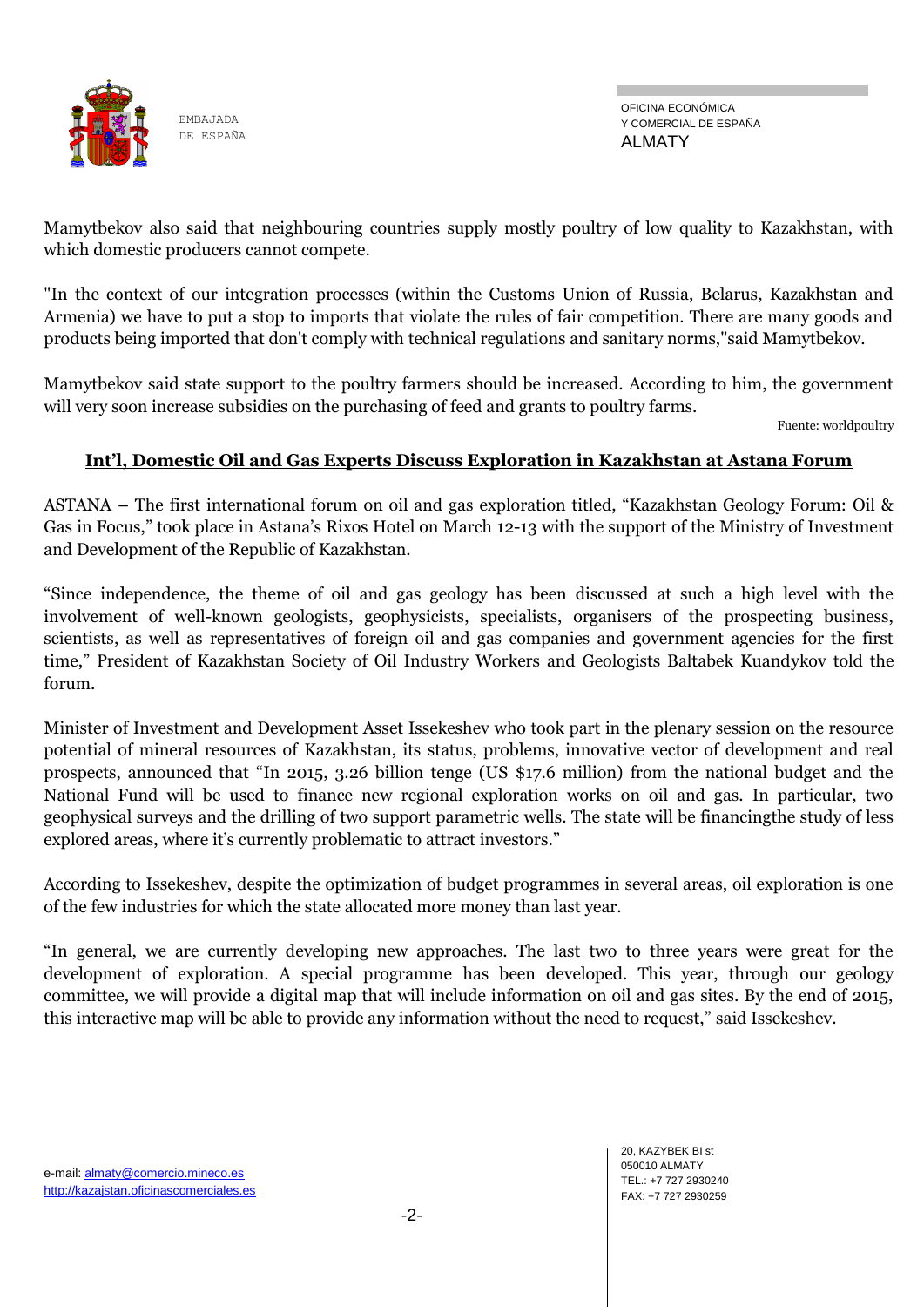

OFICINA ECONÓMICA Y COMERCIAL DE ESPAÑA ALMATY

Also during the forum, First Deputy Minister of Energy Uzakbai Karabalin said that Kazakhstan together with an international consortium will start the realisation of "Eurasia," the largest oil project in the Caspian Basin worth \$500 million.

According to him, much of the oil in Kazakhstan is extracted mainly in the fields of the Caspian depression, where up to 75-80 percent of hydrocarbon resources of the country are concentrated. A reduction in the production at major sites, such as Tengiz and Karachaganak is expected in 15 to 20 years, but exploration of resources in deep horizons can compensate for this trend.

The forum programme covered the development of the resource potential of Kazakhstan subsurface geophysical technology, the field of research, development of marine areas, scientific research and questions of financing of exploration work, training and retraining.

Specific topics of discussion included attracting investments in exploration, improving the legal framework, developing high and hard deposits of oil, associated gas utilisation and the introduction of innovative methods and technologies in the oil and gas industry for the study of deep oil and gas reserves.

Among the guests of the forum were Chairman of the Board of KazMunayGas Sauat Mynbayev, Chairman of theCommittee on Geology and Mineral Resources of the Ministry of Investment and Development Bazarbai Nurabayev, Chief Executive Officer of the KAZENERGY Association Asset Magauov and Chief Geologist of Rosgeologiya Alexey Soloviyev.

The event was attended by about 300 specialists from the oil and gas industry, as well as representatives of more than 70 companies from Kazakhstan, Canada, the Netherlands, Russia, Uzbekistan, Belarus, France, U.K. and Germany.

Fuente: astanatimes

# **Afghanistan, Kazakhstan could become new global rare earth metals centers**

Afghanistan and Kazakhstan may become new global centers of rare earth metals' production during the next several years with Kazakh government recently approving a state plan that involves a significant increase of production and development of the country's of rare and REM fields during the next four years. Afghanistan's Rare Earth Elements have been valued at around \$1 trillion despite being one of the poorest nations in the world.

According to a survey report by US scientists, Afghanistan may be sitting on one of the richest troves of minerals in the world, loaded with minerals deposited by the violent collision of the Indian subcontinent with Asia.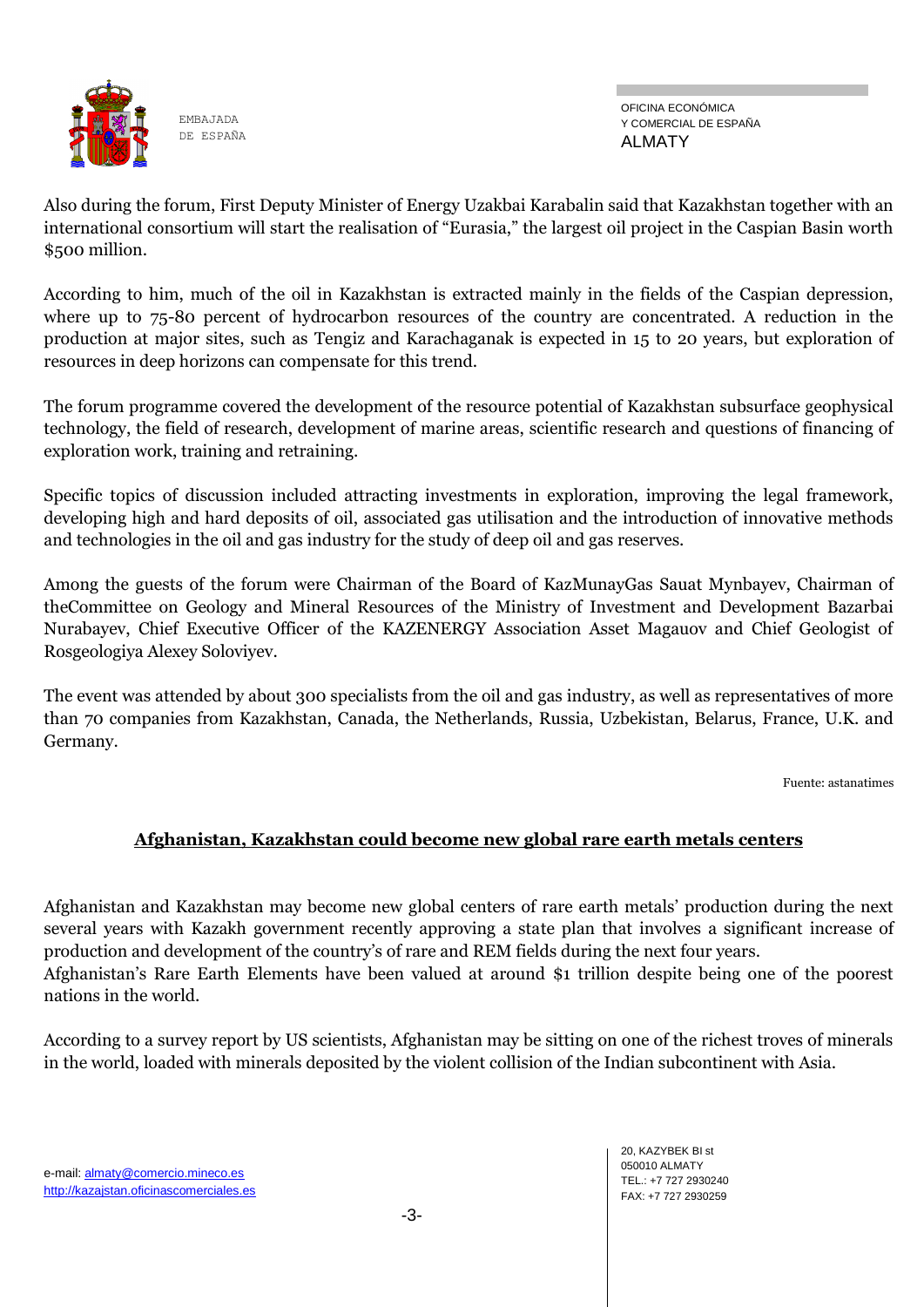

OFICINA ECONÓMICA Y COMERCIAL DE ESPAÑA ALMATY

The report further added that Afghanistan may hold 60 million tons of copper, 2.2 billion tons of iron ore, 1.4 million tons of rare earth elements such as lanthanum, cerium and neodymium, and lodes of aluminum, gold, silver, zinc, mercury and lithium.

In the meantime, Eugene Gerden in his report for Investor Intel, stated that one of the most valuable metal that was discovered in the country's territory is praseodymium, which a silver metal that is used in the manufacture of specialty glasses and for the improvement of the properties of some alloys.

Among the other discovered rare earth metals are cerium, which is actively used in metallurgy, as well as lanthanum, neodymium, samarium and gadolinium, the report added.

Gerden is an international free-lance writer, based in St. Petersburg, who specializes on writing in the field of mining, metals and rare earth metals and has worked as a senior analyst in the department of mining of the Russian Ministry of Natural Resources for three years after graduation of the geology department of the St. Petersburg State University.

Afghanistan's mineral resources were valued at \$908 billion by U.S. Department of Defense's Task Force for Business and Stability Operations (TFBSO) in 2010. However, Afghan government's estimate is \$3 trillion. The resources provide the potential for Afghanistan to develop its economy, to create jobs and build infrastructure, as it goes into the future and lift Afghanistan out of poverty and fight crime and terrorism.

Fuente: khaama

# **Kazakhstan, Azerbaijan, Georgia and Turkey to set up joint transport company**

Kazakhstan, Azerbaijan, Georgia and Turkey intend to set up a joint transport company for rail transport as part of TRACECA program, Ambassador of Kazakhstan to Azerbaijan Amangeldy Zhumabayev told reporters March 16.

"The countries are currently preparing an agreement on transit transportation," he said. "It will introduce a single tariff for the transportation of goods and simplify the registration of contracts to suppliers."

Zhumabayev said that Kazakhstan and Azerbaijan have great transit potential. "Silk Road" project connecting China and Europe will give great opportunities in this area.

Today the trade turnover between Europe and China is about \$ 600 billion.

"Most of these goods are transported by sea today," the diplomat said. "The "Silk Road" project, envisaging the transportation of goods through Central Asia and South Caucasus, will reduce the transportation period by more than twofold - up to 12-15 days."

The ambassador said that the Baku-Tbilisi-Kars railway will be put into operation and Alat port near Baku will be commissioned in 2015. At the same time, Kazakhstan intends to expand the port of Aktau, where an

20, KAZYBEK BI st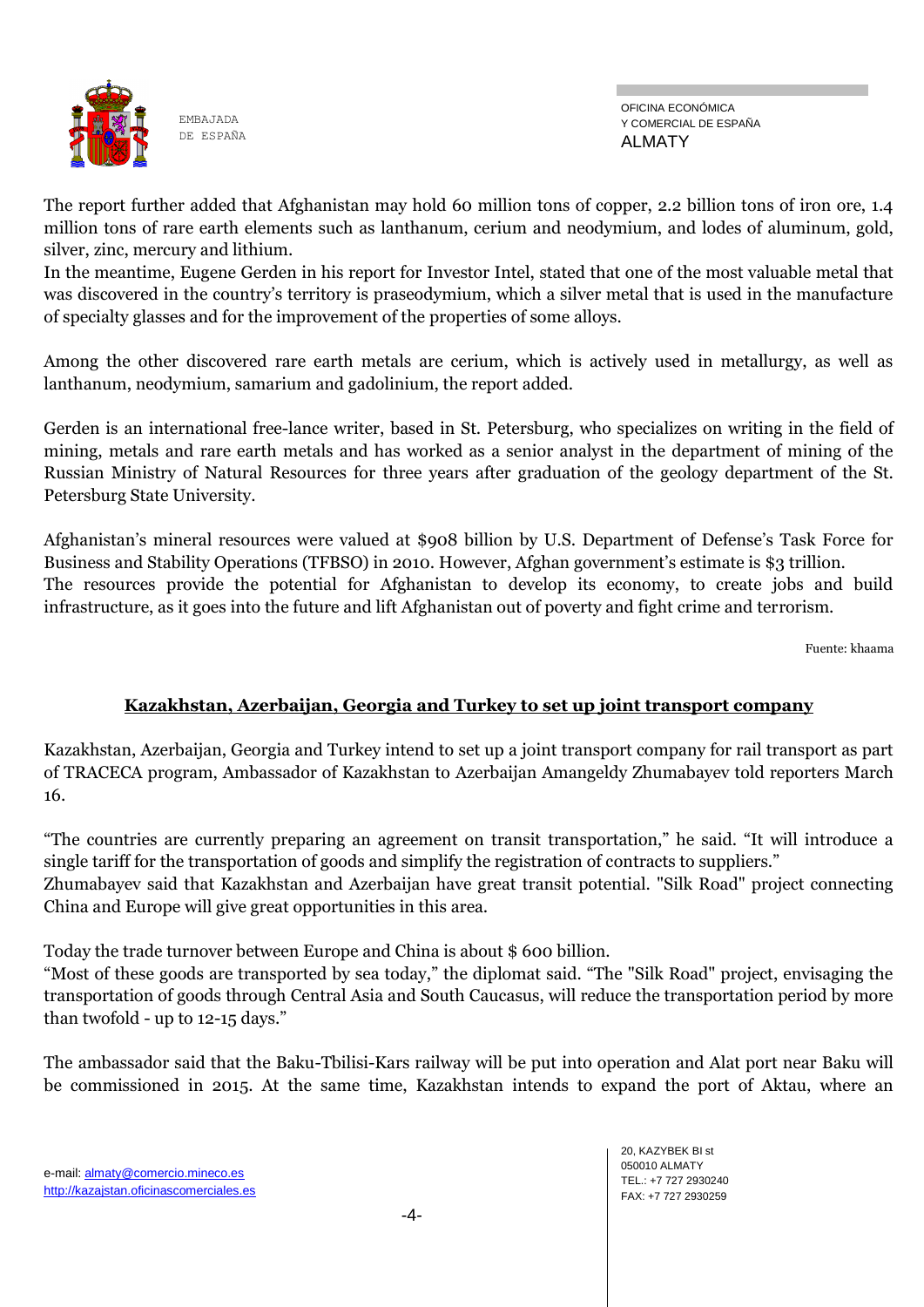

additional ferry terminal will be built. This infrastructure will contribute to the growth in transportation volume between Azerbaijan and Kazakhstan.

Zhumabayev also said that the number of joint Azerbaijani-Kazakh enterprises, as well as Azerbaijani companies, operating in Kazakhstan, and Kazakh companies operating in Azerbaijan is being increased.

"In particular, the Kazakh grain terminal is successfully operating in Baku," the diplomat said. "The Azerbaijani company Azersun will construct a logistics terminal near the port of Aktau in the next two months. The terminal will consist of modern storage facilities with refrigeration units for storage of agricultural products in the volume of 10,000 metric tons, including 2,500 metric tons of fresh fruits and vegetables, and further sale in Kazakhstan."

The State Oil Fund of the Republic of Azerbaijan (SOFAZ) finances the project in accordance with the Azerbaijani president's decree 'On the implementation of the Baku-Tbilisi-Kars project activities' dated February 21, 2007.

The peak capacity of the corridor will be 17 million metric tons of cargo per year. At the initial stage, this figure will be equal to one million passengers and 6.5 million metric tons of cargo. (Cihan/Trend az)

Fuente: cihan

# **Azerbaijan-Kazakhstan develops air bond**

Kazakhstan plans to develop its transport relations with Azerbaijan, said Amangeldy Zhumabayev, Kazakh Ambassador to Azerbaijan on March 16.

The diplomat made the remark at the event where Kazakh flag carrier Air Astana Company presented its plans for Azerbaijan. The company which has operated flights for 12 years, covers over 60 international and regional destinations. The air park of Air Astana consists of 30 western-made aircrafts with average exploitable age of 5.7 years.

"Air Astana is one of the most prestigious companies of the region," Zhumabayev noted. The company has always strived to develop its operational reach, opening new destinations every year.

"Baku is of a special interest for the company," the ambassador believes, as of historic ties as well as developing business relations.

"Both Azerbaijan and Kazakhstan plan to become the largest transit hubs," he said.

He noted the Silk Road project through Kazakhstan and the Caucasus will enable the transit of goods from China to Europe in 12-15 days, while currently it takes 30-45 days by sea.

"Kazakhstan, Azerbaijan, Georgia and Turkey are interested in developing such methods of transportation," he added. Azerbaijan is now finalizing Baku-Tbilisi-Kars railway project and the construction of a large seaport near Baku.

"This will help develop business and air communications," he said, as Azerbaijan is developing its air transportations by the opening of a brand new airport.

Zhumabayev noted that Kazakh president Nursultan Nazarbayev will visit Azerbaijan later on this year to discuss the transit issue.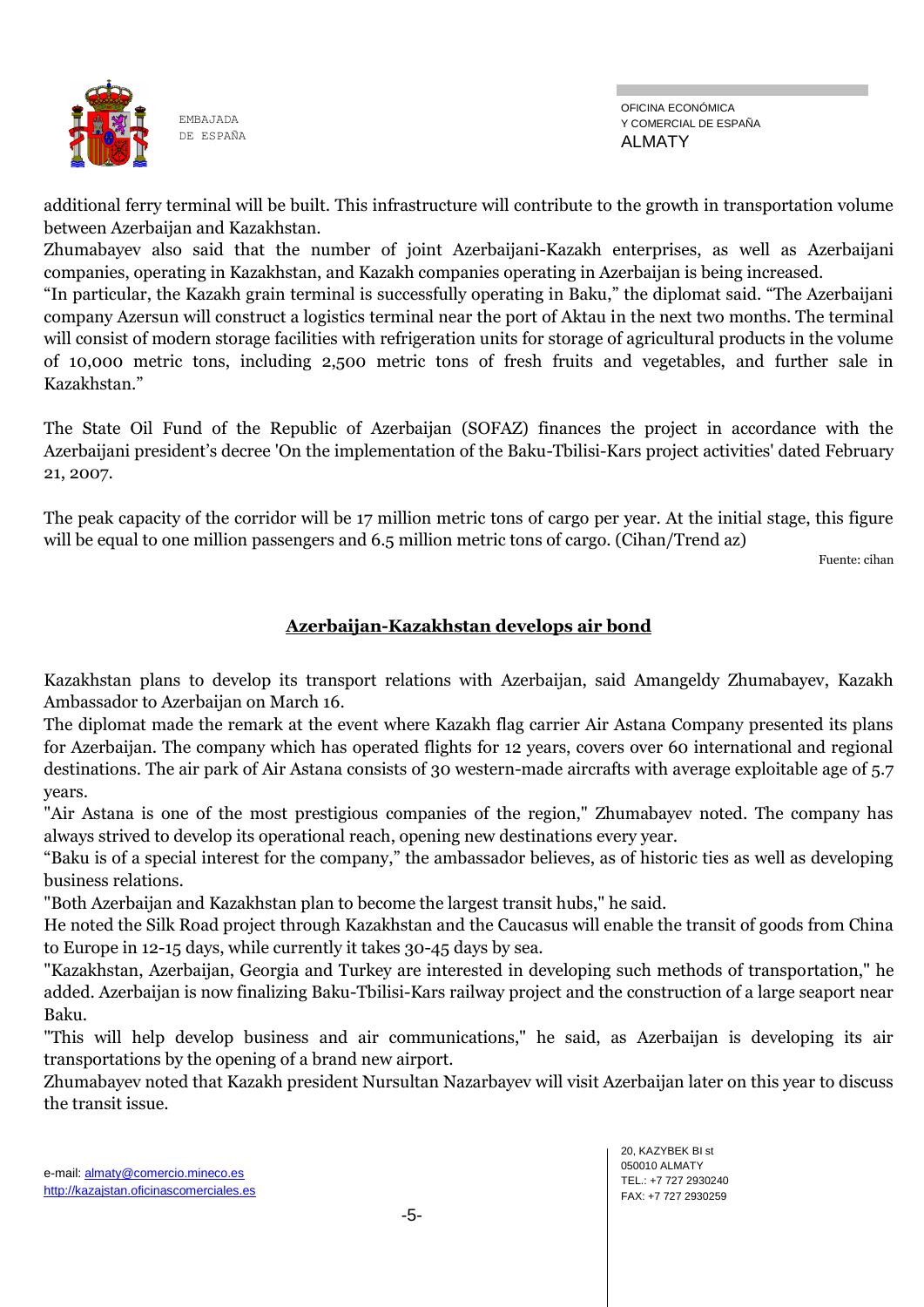

"Kazakhstan, Azerbaijan, Georgia and Turkey are now preparing intergovernmental agreements on transit that will presuppose each country to undertake a commitment on tariffs and delivery period," the ambassador said. These four states will create a mutual company to maintain the commitment.

Air Astana offers convenient connections

The event was attended by Yerbol Ospanov, the senior vice president of Air Astana on government, legislative issues and security, Serik Rys-uly, the sales director in CIS, and Bella Tormysheva, the vice president on Corporate Communications.

Serik Rys-uly presented a new program of the company "Stop Over Holidays", that is designed for international transit passengers, traveling via Astana and Almaty, which may be suitable for Azerbaijanis.

The Stop Over package include hotel accommodation, breakfast, return airport transfer, free SIM-card, various excursion, and special bonuses in Astana and Almaty's best restaurants . The offer is available every day with no minimum group size.

"The firm partnership and friendship relations have been established between the Air Company and Azerbaijan," Rys-uly said. The company has transferred 46,869 passengers in Almaty-Baku and Astana-Baku destinations in 2014.

"Today, Air Astana, famous for its accuracy, is hoping to develop further cooperation suggesting suitable connections while traveling to Bangkok, Beijing, Kuala-Lumpur, Seoul, Urumqi and Bishkek," Rys-uly added.

The Kazakh carrier was already credited for being the best airline company of Central Asia and India three times.

It has a four stars rating according to Skytrax agency and leads aviation market in 2015 according to Air Transport World.

Almaty-Baku flights started as a seasonal charter flights provider in 2009. Astana-Baku flight was launched due to the increase in demand among business in 2012.

At present, the company performs three flights from Astana and three from Almaty. During the spring-summer period, Air Astana plans to increase the number of flights up to eight in a week.

Fuente: azernews

# **Rouble slide taking its toll on Kazakh companies**

Companies in former Soviet countries are feeling the heat from the devaluation of the Russian rouble.

Although the rouble is rallying today against the US dollar, the sharp fall in the currency since autumn last year on concerns over how Western sanctions and sliding oil prices will impact the Russian economy has caused a ripple effect in some of the former economies of the Soviet Union.

Kazakhstan Kagazy, the largest producer of packaging in Central Asia, is warning that the devaluation of the rouble against the Kazakhstan tenge over the last six months is having a "significant adverse effect" on both its business and the country's economy.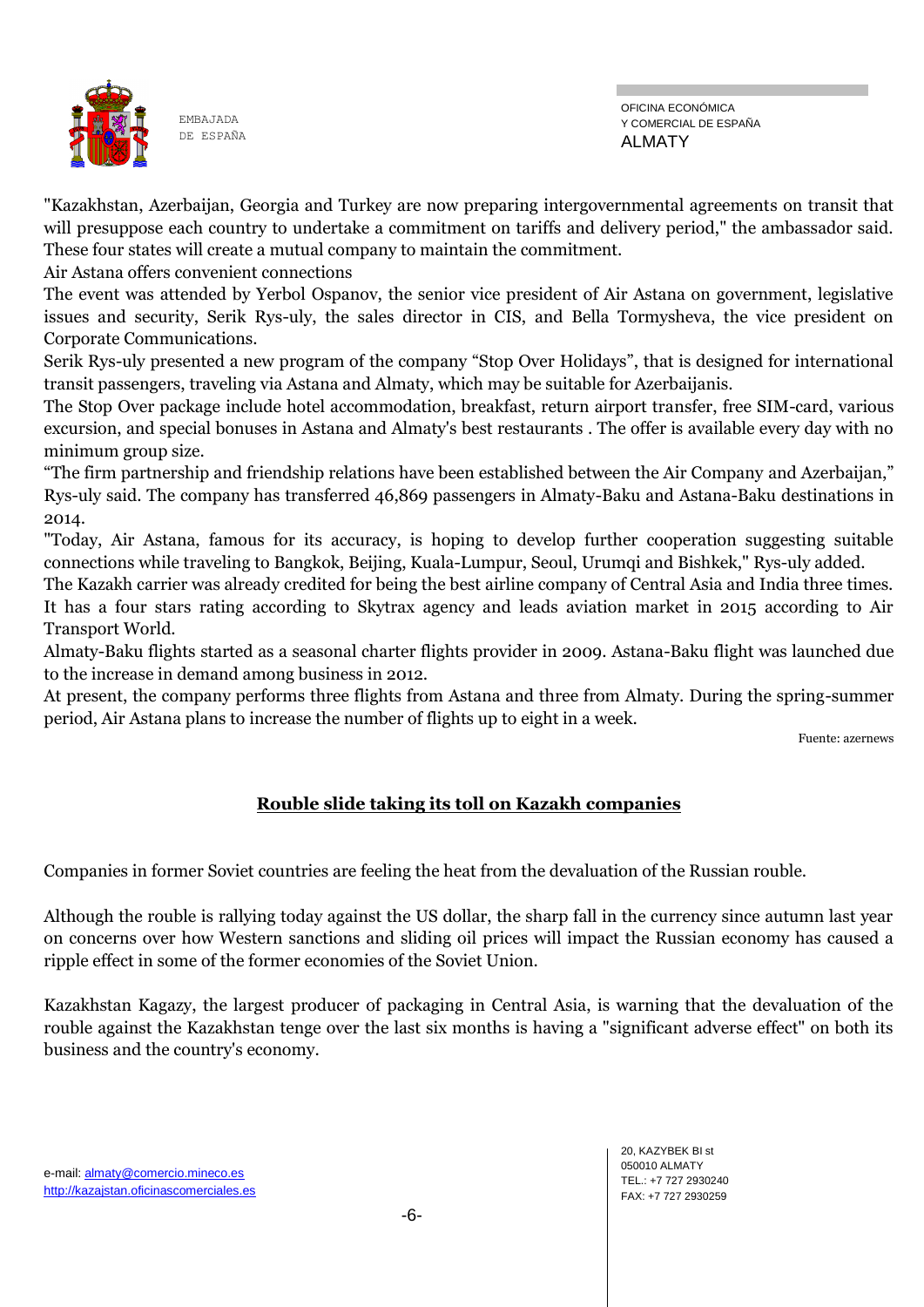

OFICINA ECONÓMICA Y COMERCIAL DE ESPAÑA ALMATY

The rouble has fallen to 3 tenge per rouble from a year-high of 5.44 in June, raising questions over whether Kazakhstan will be forced into another devaluation.

Russia remains Kazakhstan's biggest trading partner and Kazakhstan Kagazy says the devaluation of the rouble against the tenge has allowed Russian producers to "aggressively undercut the pricing of Kazakh production companies".

The resulting decline in production across Kazakhstan's agricultural and consumer goods sectors has led to a "material fall in sales revenue", Kazakhstan Kagazy has warned.

The London-listed company is forecasting that first quarter sales will be down by over 18 per cent compared to the first quarter of 2014.

Kazakhstan Kagazy says it is pushing through a "comprehensive" cost-cutting and savings programme but further cuts may be necessary if the current economic situation "continues or deteriorates".

The chart below illustrates the fall of the rouble against the tenge.



Fuente: Financial times

20, KAZYBEK BI st 050010 ALMATY TEL.: +7 727 2930240 FAX: +7 727 2930259

e-mail: almaty@comercio.mineco.es http://kazajstan.oficinascomerciales.es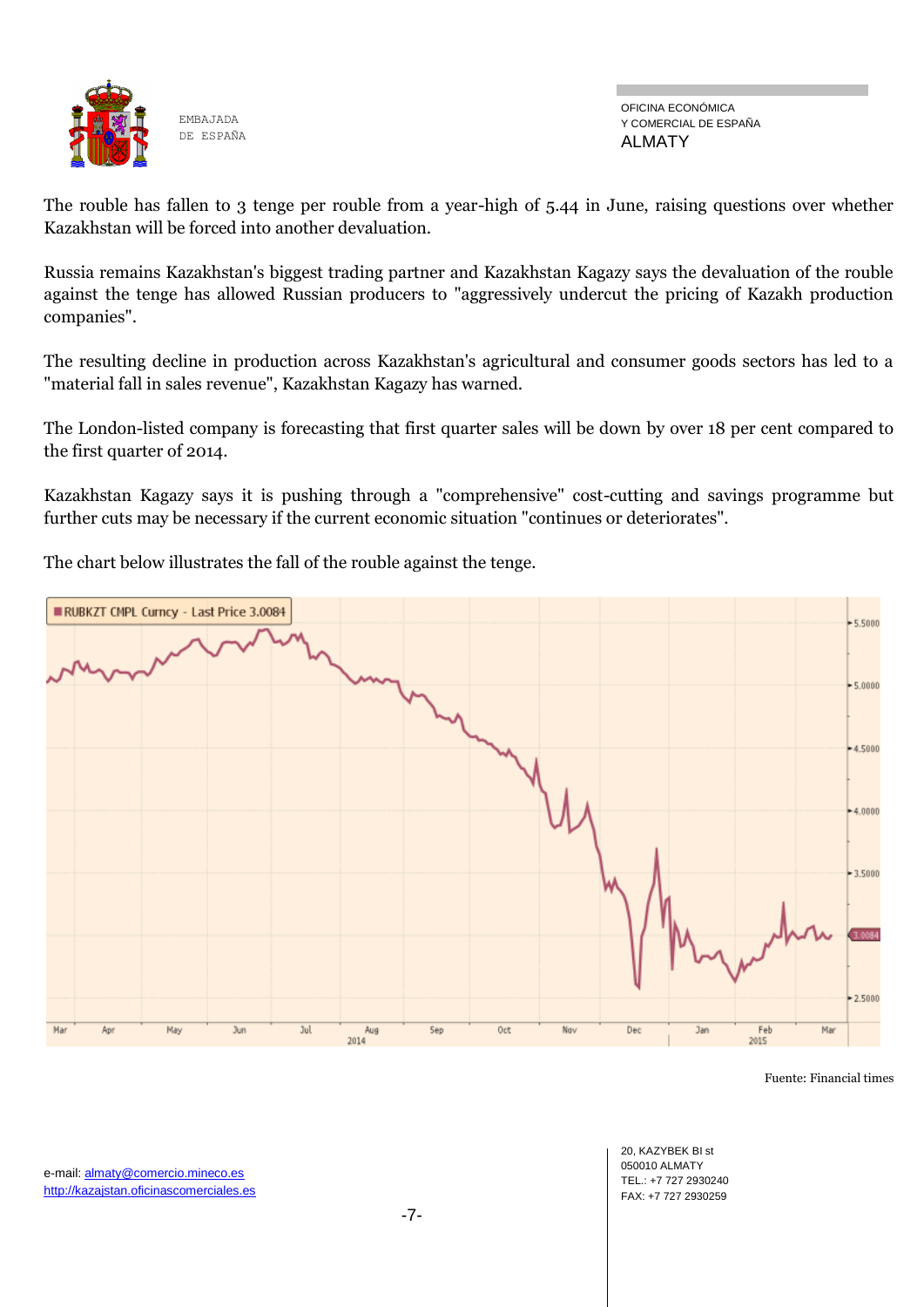

OFICINA ECONÓMICA Y COMERCIAL DE ESPAÑA ALMATY

#### **Kazakhstan Imposes Temporary Ban on Some Russian Fuel Imports**

An official ban on imports of Russian motor fuels, like light distillates and diesel fuel products, will be in force from March 5-April 20, the Kazakh Ministry of Energy press service announced.

According to the order, signed by Minister of Energy Vladimir Shkolnik, the ministry's Oil Industry Development Department should inform Kazakhstan Temir Zholy to undertake measures implementing the order in the prescribed manner. Law enforcement should be controlled by First Deputy Minister of Energy Uzakbai Karabalin.

It was reported earlier that the ban was introduced in order to ensure energy security connected with the danger to impede the activity of the biggest local oil refineries due to the surplus of petroleum products imported from the Russian Federation. The Kazakh Ministry of Energy failed to find a compromise with its Russian counterparts limiting imports of oil products to the country. As a result, it was decided to undertake drastic measures to solve the problem. Sauat Minbayev, head of KazMunayGas, which owns three existing refineries in Kazakhstan, said in February that the volume of imports from Russia was slightly higher than the previouslyindicated volumes. According to him, the level of light oil supplies from Russia was at the annual level of 1.8 million tonnes. This level was confirmed as indicative of the oil balance between Kazakhstan and Russia.

"You know that in December we lowered the price of gasoline 92 and diesel fuel twice. All stores are now completely filled with diesel fuel, which composes almost 350,000 tonnes. Thus we are facing a problem. If a cheap gasoline and gasoline that is now cheaper in Russia rushes into the country, it can cause problems to our plants and a lot of people may lose their jobs. Right now we are trying to somehow keep our relations with Russia on a reasonable level. We will meet with the Ministry of Energy of the Russian Federation to decide how to tackle this situation, so that we won't harm local producers and, on the other hand, can ensure a sufficient inflow of a cheap gasoline," said Shkolnik while speaking to deputies of Parliament.

This is not the first time Kazakhstan has introduced a ban on imports of Russian petroleum products. Such measures were applied in 2013 and 2014 because of the same reasons. Addressing the problem of Kazakh oil processing plants, Karabalin said that the general amount of gasoline 92 reached 400,000 tonnes, leading to the fact that factories stopped operating.

"This is the worst option for two reasons. First, we have to import a particular amount of fuel from Russia that is defined by the outline plan. If we import the entire amount during the first two quarters of the year, we won't be able to import fuel during the last two quarters. Secondly, if plants stop operating we can't get the profit, which immediately affects the national and local budgets and these amounts are estimated in billions of tenge," explained Karabalin.

Fuente: astanatimes

20, KAZYBEK BI st 050010 ALMATY TEL.: +7 727 2930240 FAX: +7 727 2930259

e-mail: almaty@comercio.mineco.es http://kazajstan.oficinascomerciales.es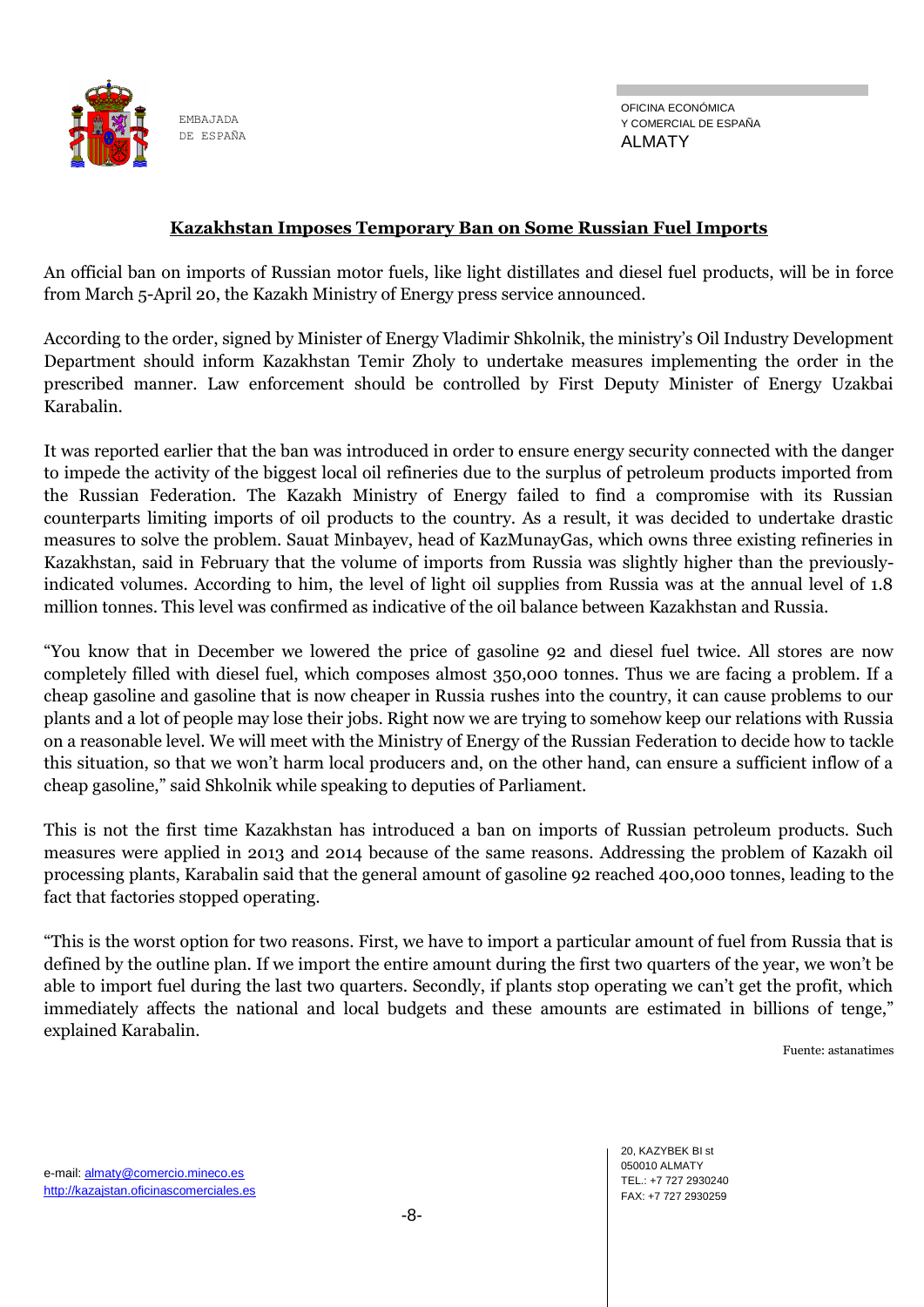

#### **New plant in East Kazakhstan to ship titanium to South Korea by yearend**

ASTANA (TCA) — POSUK Titanium, a joint venture of Kazakhstan's Ust-Kamenogorsk Titanium and Magnesium Plant and South Korea's POSCO, plan to ship the first batch of titanium to South Korea by the end of this year, the press service of Development Bank of Kazakhstan said.

The shipment will take place after completion of international certification of product.

A new plant in the East Kazakhstan province was commissioned last November. Development Bank of Kazakhstan financed around a fourth of the project's total cost of \$70 million.

The bank's long-term (up to 10 years) funding of the project will help to launch the production of more than 6,000 tons of titanium ingots and slabs per year and create around 100 jobs. The new plant is a pioneer in the production of metallurgical products with a higher added-value in Kazakhstan.

POSCO will deliver the first products of the Kazakh plant to ship-building companies in South Korea.

In the future, titanium from East Kazakhstan would be used in Kazakhstan's oil, chemical and energy industries, as well as in water-desalination equipment and liquefied gas production.

Established in 2001, Development Bank of Kazakhstan is a national development institute aimed at modernization and development of non-raw material and infrastructural sectors of Kazakhstan's economy.

Development Bank of Kazakhstan currently funds eight investment projects in the metallurgical industry totaling \$500 million. The projects include construction of an alumina plant in the Pavlodar province, a reinforced metal plant in Kostanai, a railway track plant in Aktobe, and extension of high-carbon ferrochrome production at Aktobe Ferroalloy Plant.

Fuente: timesca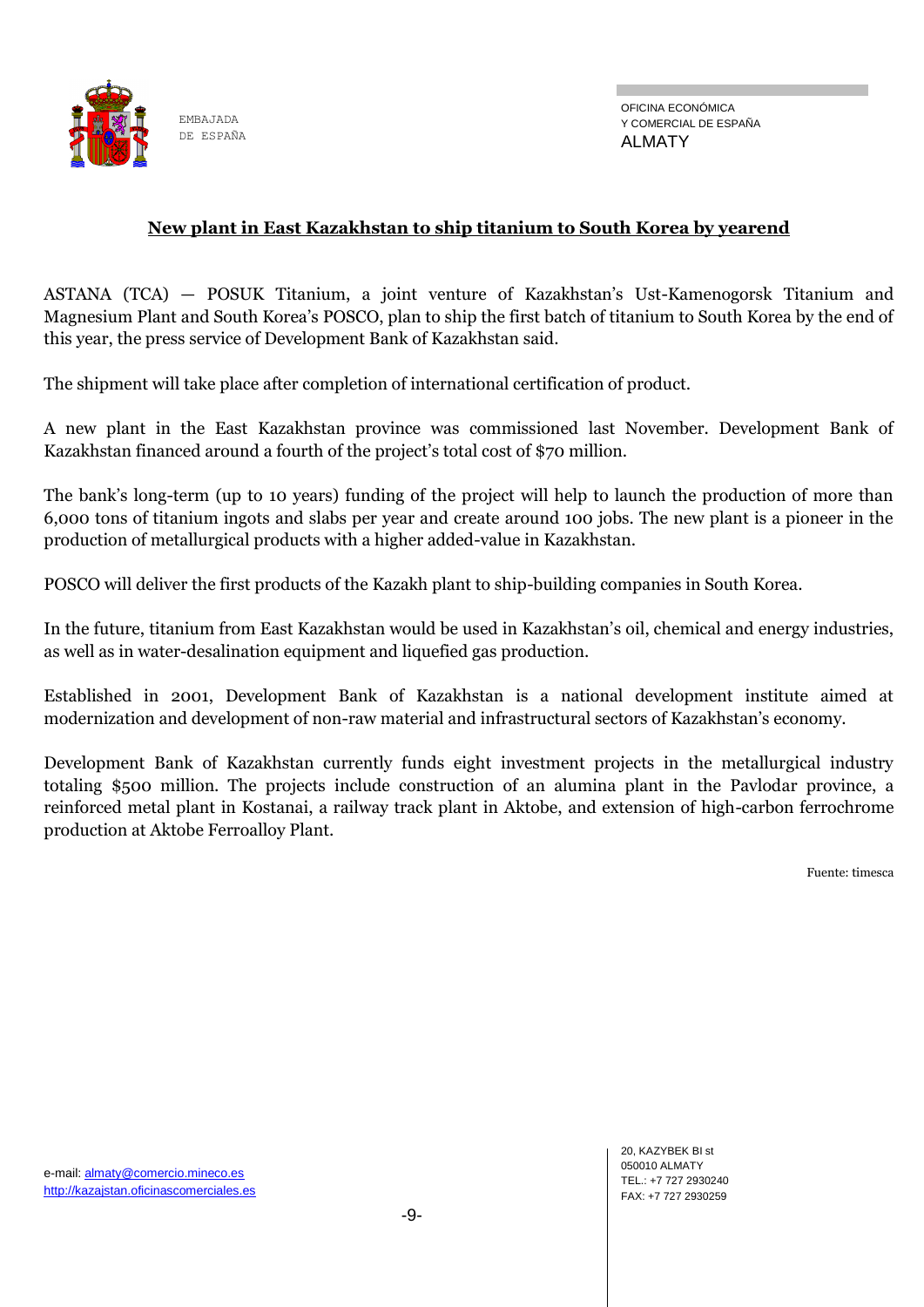

#### **Kazakhstan's mining market fiscal regime: H2 2014 to experience healthy growth in future**

The report outlines Kazakhstan's governing bodies, laws, mining licenses, rights, obligations and tax-related information which includes signing bonus, commercial discovery bonus, payment to compensate for historic cost.

Synopsis

Timetric's Kazakh fiscal regime outlines the governing bodies, governing laws, licenses, rights and obligations and tax-related information on 11 commodities: coal, iron ore, zinc, lead, copper, bauxite, gold, silver, nickel, chromium, uranium and manganese.

Scope

The report outlines Kazakhstan's governing bodies, laws, mining licenses, rights, obligations and tax-related information which includes signing bonus, commercial discovery bonus, payment to compensate for historic cost, tax on production of useful minerals, excess profits tax, corporate income tax, capital gains tax, land tax, social (payroll) tax, vehicle tax, deductions, depreciation, loss carry forward, withholding taxes, value added tax(Vat).

#### Summary

Kazakhstan possesses significant fossil fuel reserves, along with mineral and metal deposits. It produces a variety of mineral resources such as coal, uranium, lead, zinc, tungsten, molybdenum, borates, phosphorite, copper, potassium and cadmium.

The mining industry in Kazakhstan is governed by the Ministry of Industry and New Technology and Ministry of Environmental Protection. The Law of Subsoil and Subsoil Use is the main regulating law for mining activities in the country

Key highlights

• The Ministry of Industry and New Technology of the Republic of Kazakhstan is the country's central executive body that manages the mining and metallurgical industries, industrial innovation, scientific and technological developments, and the production of machinery and construction materials. • The Ministry of Economic Development and Trade is responsible for the implementation, verification and control of state policy on commodity markets.

• The Ministry of Environment Protection is responsible for the development and implementation of state policy for environmental protection and management. • The Law of Subsoil and Subsoil Use regulates mining activities in the country.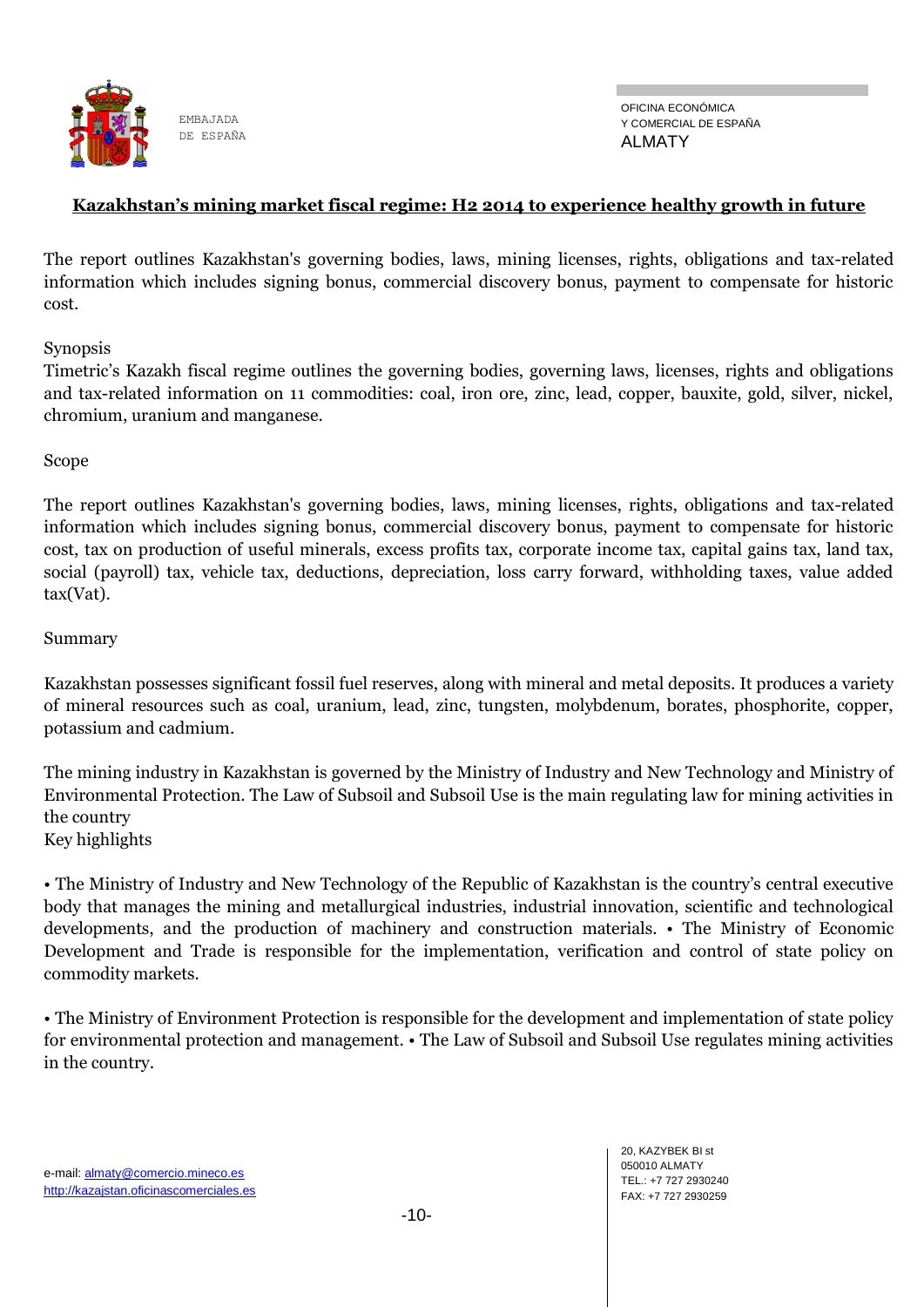

OFICINA ECONÓMICA Y COMERCIAL DE ESPAÑA ALMATY

•The Law on Atomic Energy is the basic law covering nuclear legislation in the country. •The Law on Radiation Safety of Population ensures the protection of the population from negative effects of ionizing radiation, and deals with the rights of individuals in regards to safety. For more information:

[www.bigmarketresearch.com/kazakhstans-mining-fiscal](http://www.bigmarketresearch.com/kazakhstans-mining-fiscal) [www.bigmarketresearch.com/report-enquiry/181898](http://www.bigmarketresearch.com/report-enquiry/181898)

Fuente: whatech

### **Expert says oil processing investments to help Kazakhstan not to depend on oil prices**

By Trend

Kazakhstan needs to more effectively use its available oil reserves to create and expand high-tech oil refinery industries so as not to depend on oil prices, Murat Abulgazin, the senior analyst at the Kazakh Investment Profitability Research Agency said.

"Deep oil refining and petrochemicals are always economically profitable and are a kind of protection from changes in the raw materials market," he told Trend in an interview March 16.

The expert added that even with intentions to diversify the economy, the oil and gas industry has been and will remain the most important industry for Kazakhstan, just like the importance of hydrocarbons for humanity.

"Market prices will always fall and rise with various amplitudes, fully reflecting the human or social character – the constant change of moods and emotions," Abulgazin said.

However, he added, the vital need in this energy resource, as a basic condition for the existence of humanity, will always remain.

Therefore, as Abulgazin said, today, it is important for Kazakhstan to carry out geological exploration to find sources that can be developed and give raw materials in the future

He recalled that earlier, Uzakbai Karabalin, Kazakhstan's first vice-minister for energy, said the production at the major existing fields – Tengiz and Karachaganak – is expected to fall in 15-20 years, so there is a need to find alternatives to them.

"And this is the need of geological exploration, including the Caspian Basin as part of the so-called Eurasia project," Abulgazin said.

At the same time, he said private investors will unlikely direct huge resources towards geological exploration in Kazakhstan. He added that foreign oil companies that appeared in the post-Soviet area in the 1990s got the resources explored in Soviet times for development, i.e., and made a profit on "ready for use".

Abulgazin said that that the long-term investments in any field have a number of economic and political risks. For example, in Poland and Romania, big US companies spent billions on examining shale deposits. But as a result, they were forced to admit a lack of geological prospects. Shell and Chevron backed off conducting search and development operations in southeastern Ukraine because of current events.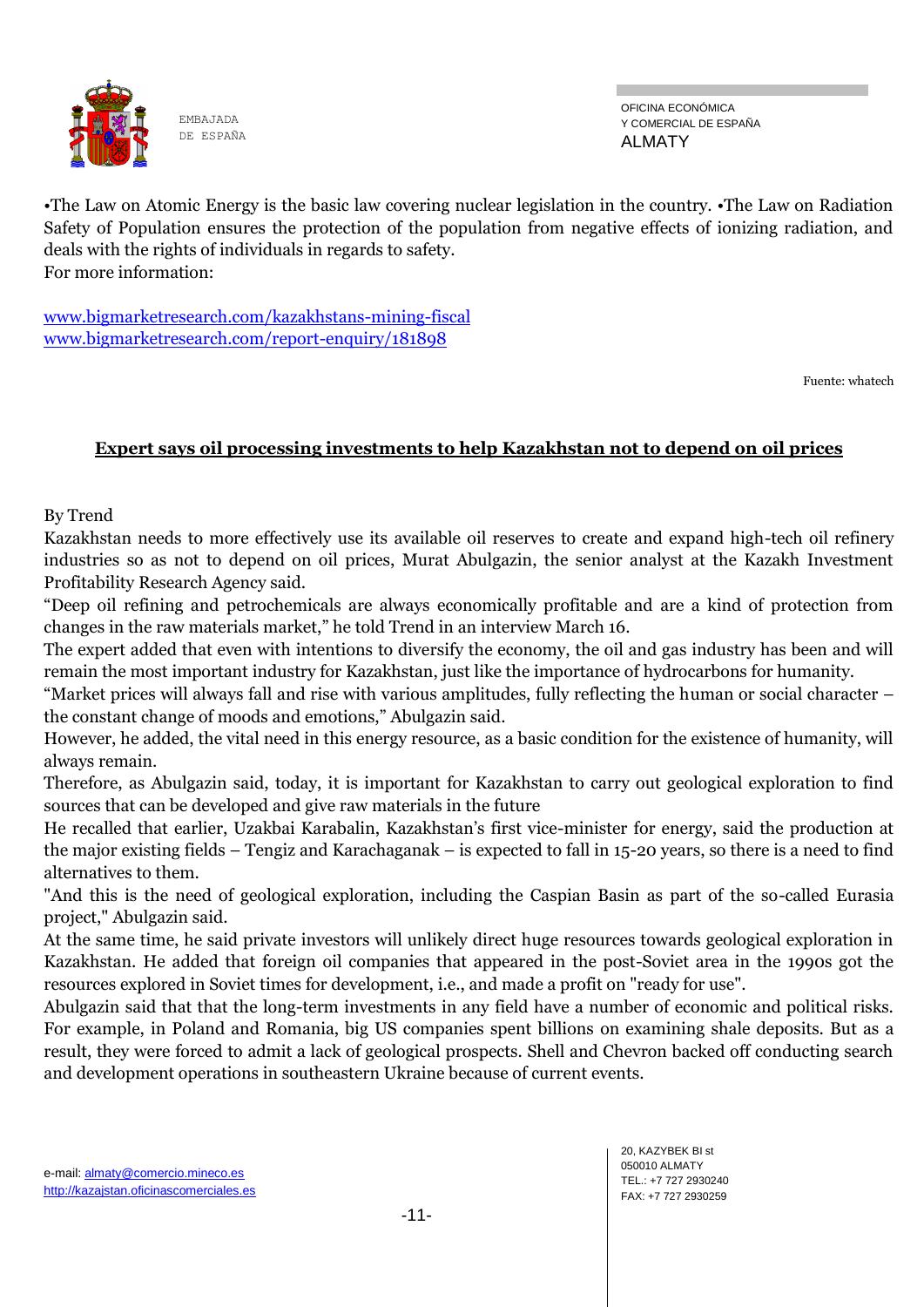

OFICINA ECONÓMICA Y COMERCIAL DE ESPAÑA ALMATY

"Therefore, big transnational companies and the countries themselves can agree on long-term investment," the analyst said. "It is quite logical that the Kazakh government intends to spend large amounts on geological exploration in the coming years."

Minister of Investment and Development Asset Issekeshev said earlier that Kazakhstan intends to direct more than 3.2 billion tenge (about \$17.6 million) from the budget and the National Fund towards geological exploration in 2015. Issekeshev made this statement during a forum entitled "Kazakhstan's geological exploration: oil and gas in focus".

Fuente: azernews

### **Kazakhstan: as of March 1, grain stocks totaled nearly 11 mln tones**

The FINANCIAL -- As of March 1, 2015, the registered carry-over stocks of grains and pulses in Kazakhstan totaled 10.908 mln tonnes, reported the Statistics Committee of the Ministry of National Economy of the Republic of Kazakhstan. In particular, peasant and farming households stored 1.895 mln tonnes of grains.

Wheat formed the major volumes of the general grain stocks – 9.245 mln tonnes, including 7.454 mln tonnes of milling wheat, 475 thsd tonnes of feed wheat and 1.314 mln tonnes of wheat for seeds. Maize stocks reached 101.7 thsd tonnes, rice – 149 thsd tonnes, barley - 1.028 mln tonnes, rye - 40.6 thsd tonnes, oats – 148.1 thsd tonnes, buckwheat - 28.5 thsd tonnes, millet – 10.4 thsd tonnes, and mixture of spiked grain crops – 110.7 thsd tonnes, according to APK Inform-Agency.

Fuente: finchannel

#### **Sumatec's RM1bil assets buy in Kazakhstan 'fair'**

PETALING JAYA: Sumatec Resources Bhd's US\$290mil (RM1bil) proposed acquisition of oilfields and other assets in Kazakhstan "appears fair and reasonable" according to independent adviser FHMH Corporate Advisory.

"The rationale for the proposed acquisition is fair and reasonable as it allows Sumatec to consolidate its position in the oil and gas industry while diversifying its revenue stream from the Rakushechnoye oil and gas field.

"Further, the proposed acquisition will also provide Sumatec a recurring income until the expiration of the subsoil use agreement in 2026," said FHMH, an affliate of Australia's Ferrier Hodgson group.

The letter was included in Sumatec's circular to shareholders that was filed with Bursa Malaysia yesterday.

FHMH recommended that the non-interested shareholders vote in favour of the resolutions at the EGM to be held in Kuala Lumpur on April 8.

Sumatec had, on Aug 28 last year, signed a conditional agreement with Markmore Sdn Bhd director Abu Talib Abdul Rahman and Dr Murat Safin to buy the entire stake in Borneo Energy Oil and Gas Ltd, including would-be subsidiary Buzachi Neft, for US\$350mil. Sumatec's biggest shareholder Tan Sri Halim Saad is a 99.99% shareholder of Markmore.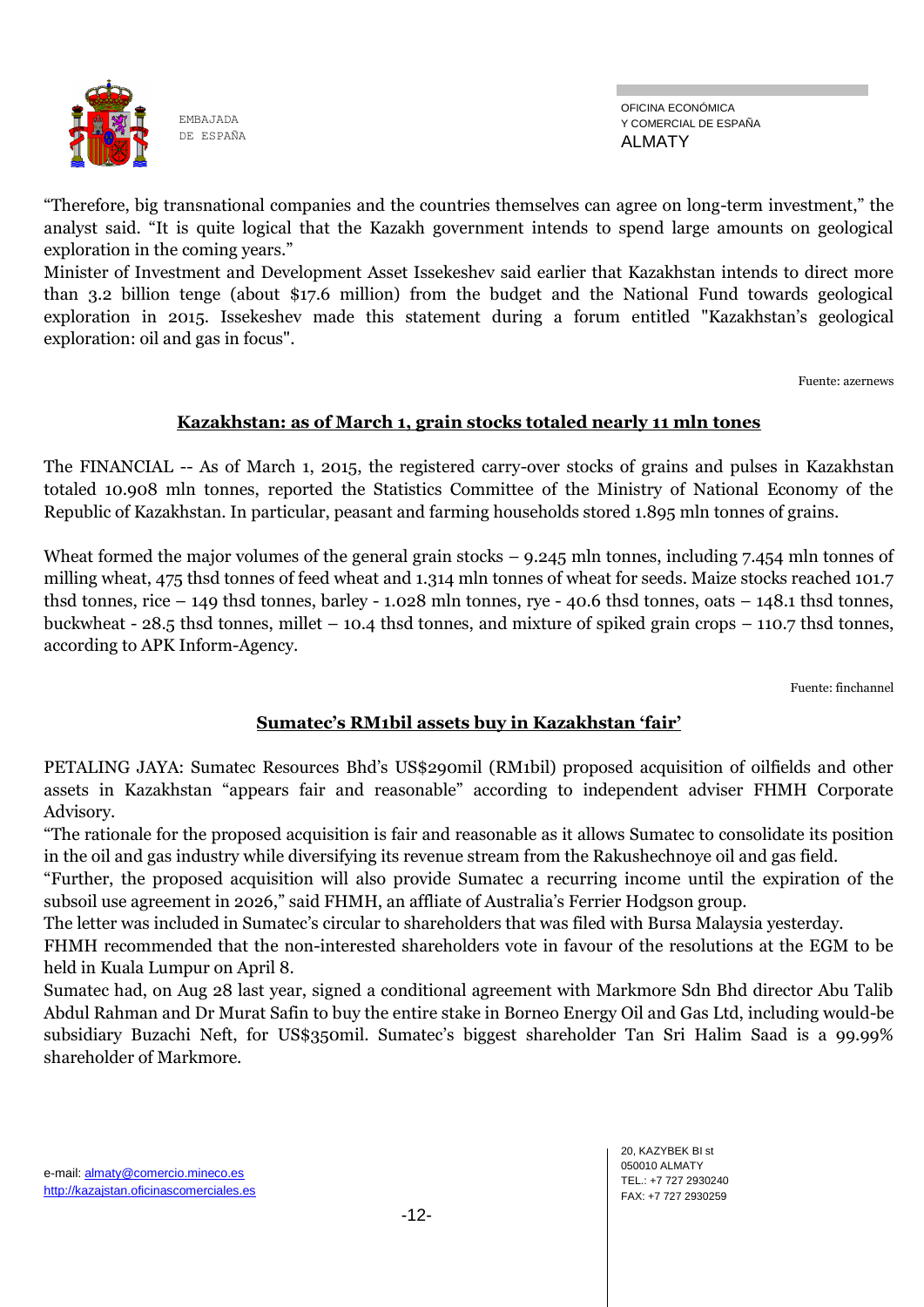

The purchase price was revised in January due to the falling global oil prices and Sumatec signed a supplemental agreement with the vendors to reduce the price by US\$60mil to US\$290mil on Jan 9.

Buzachi holds the subsoil use rights for the exploration and production of hydrocarbons at 26 wells in the Buzachi Neft oilfields (technically offshore but in shallow waters) in Kazakhstan for a 25-year period up to Nov 1, 2026.

Of the 26 wells, 14 have been abandoned and liquidated, according to the circular.

Seven wells are in production, and the remaining five are expected to begin production progressively this year.

The supplemental agreement in January cut the purchase price to US\$290mil, of which cash payment is US\$210mil and the balance US\$80mil is by way of issuance of 1.22 billion consideration shares to the vendors at 23 sen each.

Sumatec also revised its rights issue with warrants. It will now issue up to 5.52 billion new rights shares from the original 2.3 billion together with up to 2.76 billion rights warrants at an indicative issue price of 20 sen per rights share from 40 sen.

Fuente: thestar

### **Kazakhstan Kagazy to axe jobs and cut prices**

Kazakhstan Kagazy is lowering prices and cutting jobs and salaries in a bid to remain competitive following the devaluation of the Russian rouble against the Kazakhstan tenge.

Management forecasts that sales and revenue for the first quarter will be down by more than 18% compared to a year ago.

The company says the rouble devaluation combined with the economic slowdown in Russia, which is Kazakhstan's largest trading partner, has allowed Russian producers to aggressively undercut the pricing of Kazakh production companies. This has caused a sharp decline in sales and production for the majority of Kazakhstan-based producers.

It says the decline in production across Kazakhstan's agricultural and consumer goods sectors has led to a material fall in sales revenue.

Additionally Kazakhstan Kagazy is facing strong competitive pricing pressure from Russian packaging producers who, as a result of the rouble devaluation, now benefit from decreased costs and have been able to deeply discount prices for sales into Kazakhstan.

Kazakhstan Kagazy's management has implemented a comprehensive cost-cutting and savings programme, which includes:

- lowering prices to maintain a competitive position in the market

- reducing headcount and salaries for all employees across the business, including directors and management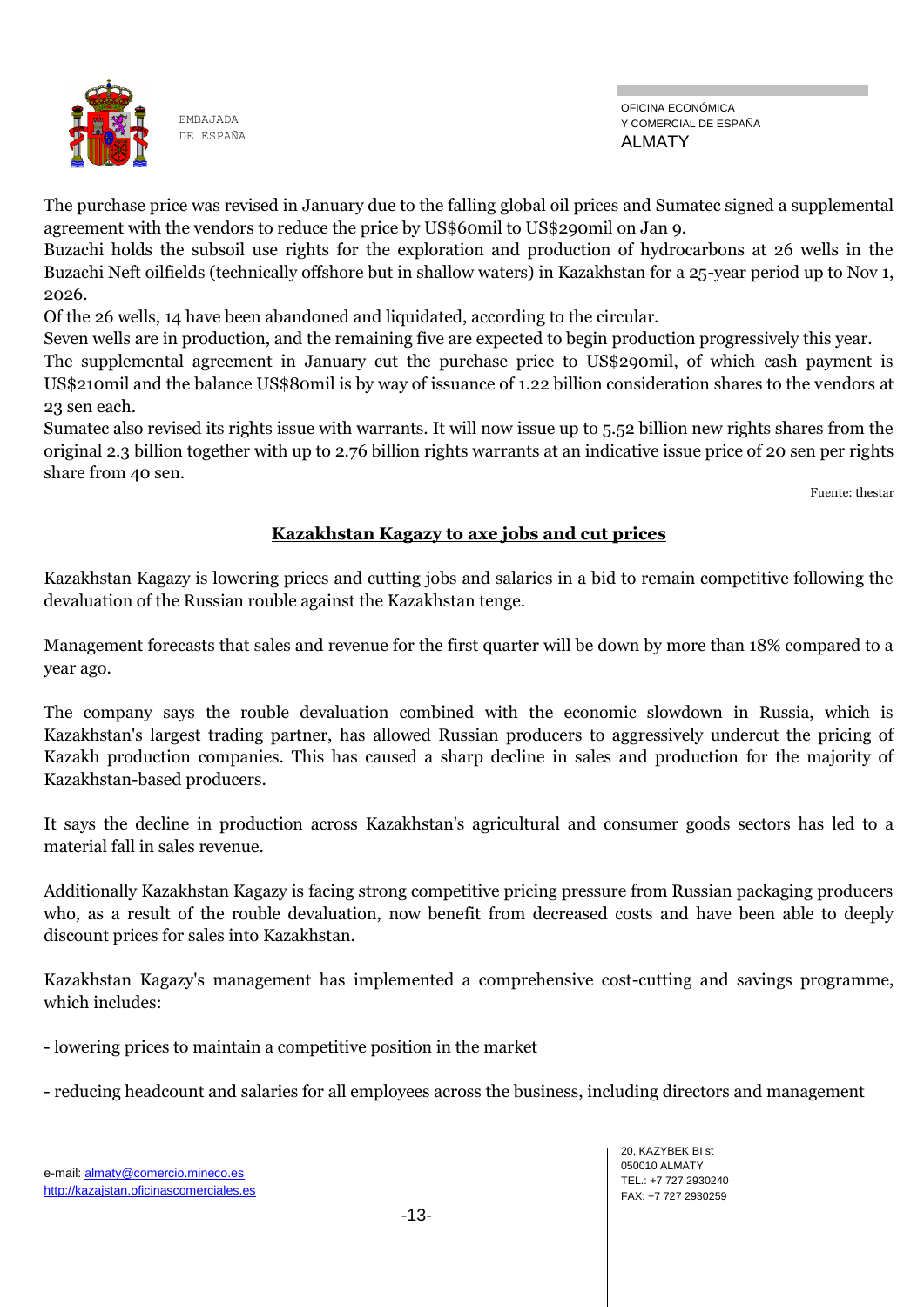

OFICINA ECONÓMICA Y COMERCIAL DE ESPAÑA ALMATY

- minimising administrative and non-essential costs
- moving production to a part-time schedule
- reducing supply orders, selling non-core assets and cancelling non-essential contracts
- working with all suppliers and partners to reduce supply costs

Fuente: stockmarketwire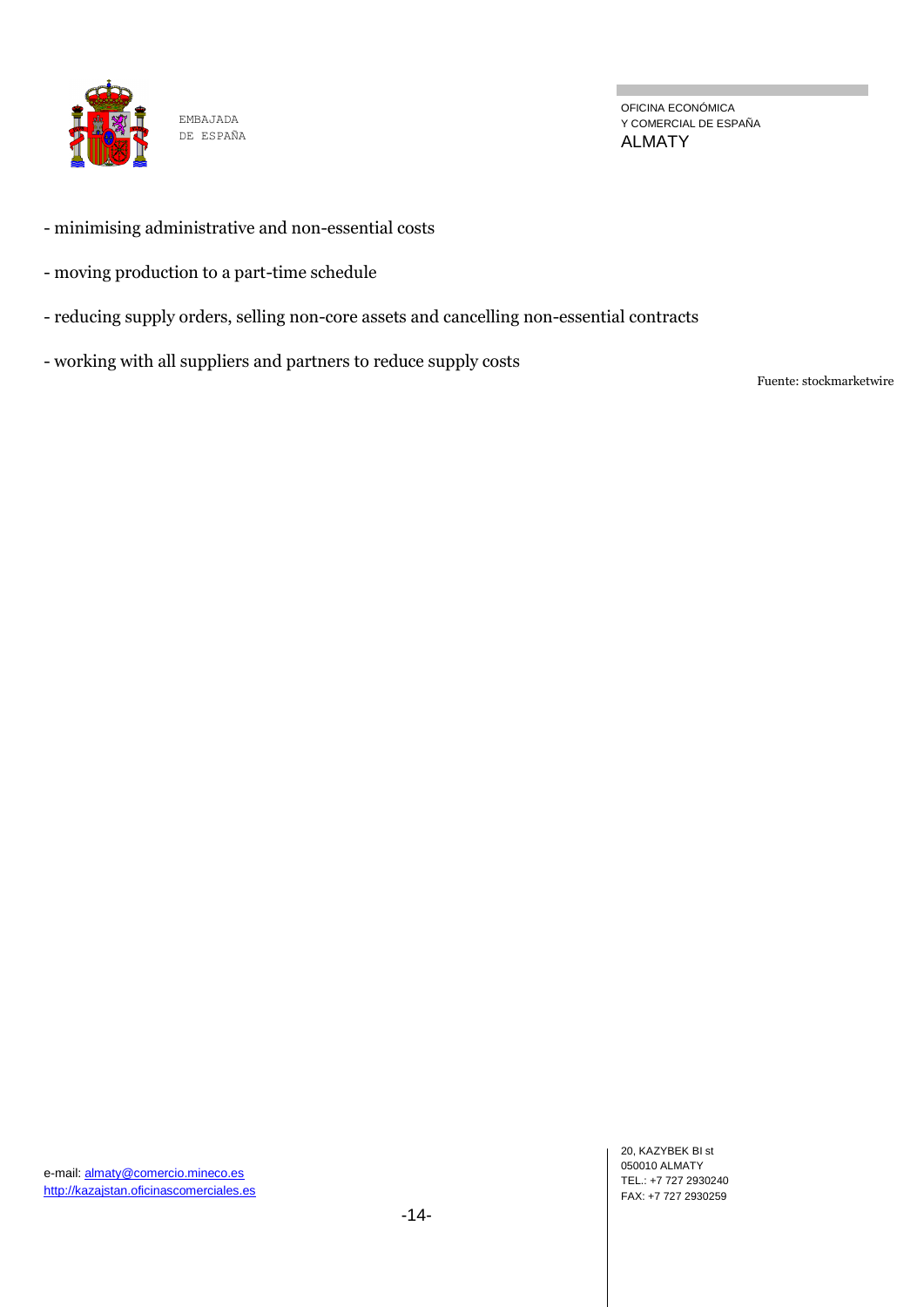

OFICINA ECONÓMICA Y COMERCIAL DE ESPAÑA ALMATY

# **Kirguistán**



# **Kyrgyzstan's next north-south highway expected to boost economy**

A second road linking the north and south is taking shape, opening areas to mining and farming potential.

BISHKEK -- A coming highway is meant to transform the Kyrgyz economy, historically hampered by a forbidding mountain range dividing north from south.

Construction began at the end of March 2014 on the 433km highway, designed to connect Balykchi, Issyk-Kul Province, to Jalal-Abad city.

The government expects the project to cost US \$850m (52.3 billion KGS), and for construction to be completed at the end of 2018.

Kyrgyzstan is carrying out the first of three phases and negotiating with the European Bank for Reconstruction and Development to obtain funding for the project's second phase.

Long-term benefits expected

Having a second north-south route will help stimulate mining in Naryn and Jalal-Abad provinces, which are home to large mineral deposits, Kyrgyz economist Erkin Abdyrazakov told Central Asia Online.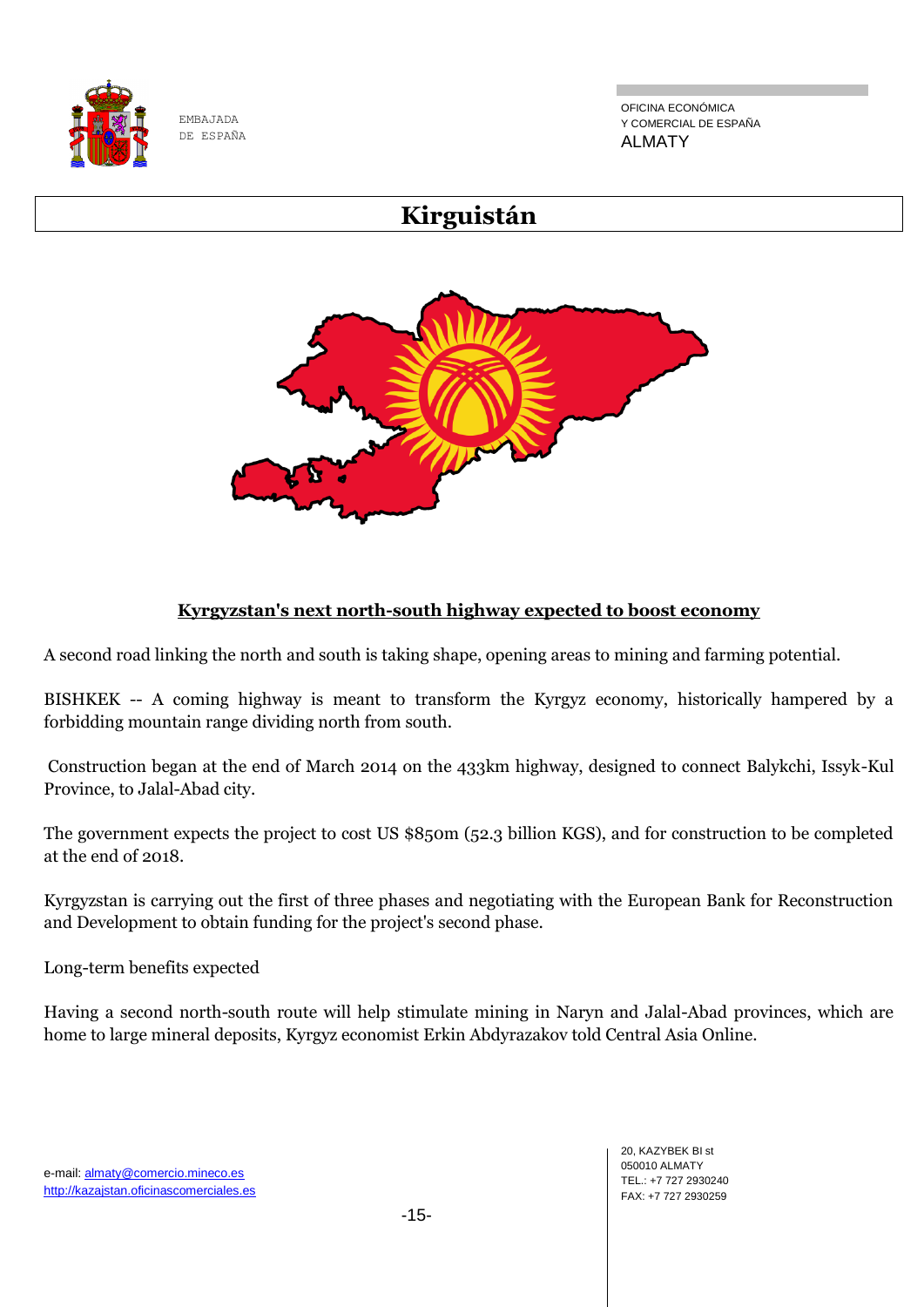

OFICINA ECONÓMICA Y COMERCIAL DE ESPAÑA ALMATY

"The new road will allow us to significantly decrease the cost of mining coal in Kara-Kech, gold in Makmal and uranium in Min-Kush and to cut costs associated with the Kambar-Ata and Toruz-Torouz hydropower plants," he said. "It'll improve those regions' economy."

The new highway will shorten the trip from Balykchi to Jalal-Abad by 330km, Abdyrazakov said, adding that it would also take traffic off the overburdened Bishkek-Osh highway.

"The tunnel at Too-Ashuu is rated to handle 446 automobiles in a 24-hour period," Abdyrazakov told Central Asia Online. "In practise, several times that figure -- 3,500 vehicles -- are allowed daily, which violates regulations, damages the road and makes [it] dangerous."

Officials are eyeing considerable economic benefits once the new highway opens.

The future highway will enable mining corporations to reach gold, coal, uranium and other resources in hard-toreach mountainous areas, Transport and Communications Minister Kalykbek Sultanov said last June.

It will also open up more land in Naryn and Jalal-Abad provinces to farming, he said.

Prime Minister Joomart Otorbayev considers the coming highway a powerful economic tool.

"It'll increase our economic activity and investment potential for our less developed areas," he said last June on a trip to Naryn Province. "Without high-quality roads, accomplishing that is impossible."

The country has signed a contract with Polish investors to build an auto assembly plant in Naryn Province, a good start for a predominantly rural province, he said.

The Polish project will serve as an example for other countries interested in investing their own money, he said.

The highway's planned connections to Kazakhstan and to Tajikistan will boost the tourism industry into "one of the most profitable" for Kyrgyzstan, Otorbayev said.

Fuente: Central Asia Online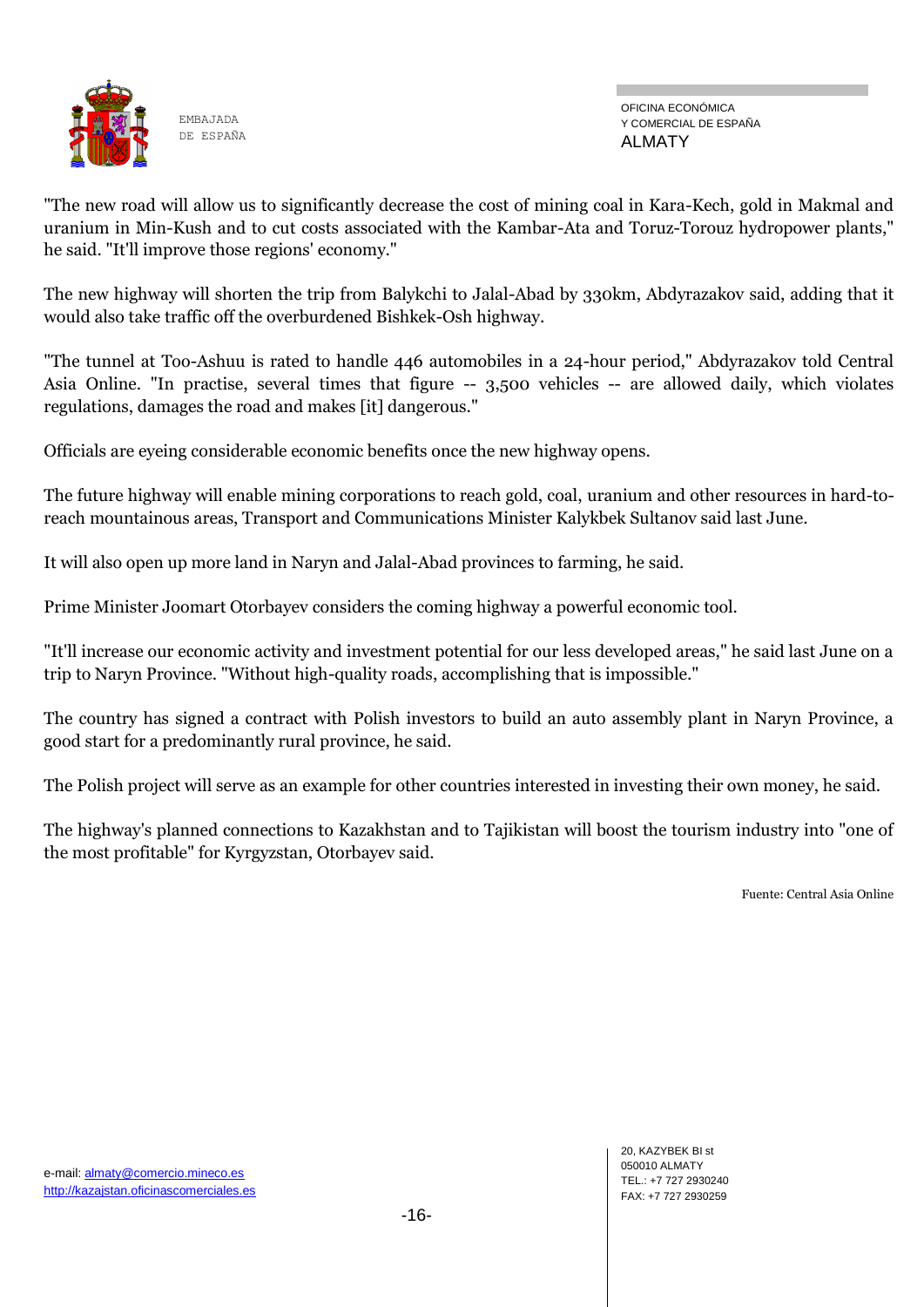

#### **Vladimir Putin: Kyrgyzstan's economy must be adapted to economy of Eurasian Economic Union countries**

"Kyrgyzstan's economy must be adapted to the economy of the Eurasian Economic Union countries," Russian President Vladimir Putin said yesterday at a meeting with the head of the Kyrgyz Republic Almazbek Atambayev.

According to the press service of the Kyrgyz President, Vladimir Putin and Almazbek Atambayev discussed cooperation in economic, trade, investment, energy, cultural and humanitarian spheres. Reviewed the implementation of joint projects and exchanged views on bilateral cooperation in the framework of the Eurasian Economic Union.

"We meet separately, as agreed, in order to review the bilateral agenda, all matters related to our trade and economic activities. And, of course, we talk about what is happening in our part of the integration process. The ultimate goal is to adapt the economy of Kyrgyzstan to the economies of Russia, Kazakhstan, Belarus, Armenia. Of course, all these problems are solvable, and the sooner we do it, the better," Vladimir Putin said.

Almazbek Atambayev said that Kyrgyzstan aims to join the Eurasian Economic Union in a timely manner. "Of course, we would like to be in time for May 9. You remember we set this date. We still have the front-line people who remember, that there was no customs borders. Today we have a good opportunity to discuss issues that have accumulated," the President of Kyrgyzstan said.

Fuente: 24.kg

#### **German Ambassador to Kyrgyzstan considers trade between two countries insufficient**

German Ambassador to Kyrgyzstan considers a trade between two countries insufficient. She said it to journalists today.

According to her, the two countries have great potential for development in the economic field. "The turnover of about €100 million a year, I think, of course, is not enough. Mainly from Germany to Kyrgyzstan are imported vehicles, machinery and equipment for companies, as well as chemicals. Kyrgyz exports, both in Europe and in Germany in particular, are quite modest in volume. This is mainly agricultural products and natural products, such as metal," the ambassador said.

She noted that, for example, supply of nut products could be a good start. "But the problem is that Europe has rather high standards to which manufacturers of the KR may not always match. In this context, the accession of the Kyrgyz Republic to the Customs Union and the future accession to the Eurasian Economic Union allow citizens of Kyrgyzstan to bring the quality of their products to the standards that are very close to Europe's," Gudrun Srega added.

Visit of the Kyrgyz President Almazbek Atambayev to Germany is expected on April 1, 2015.

Fuente:24 kg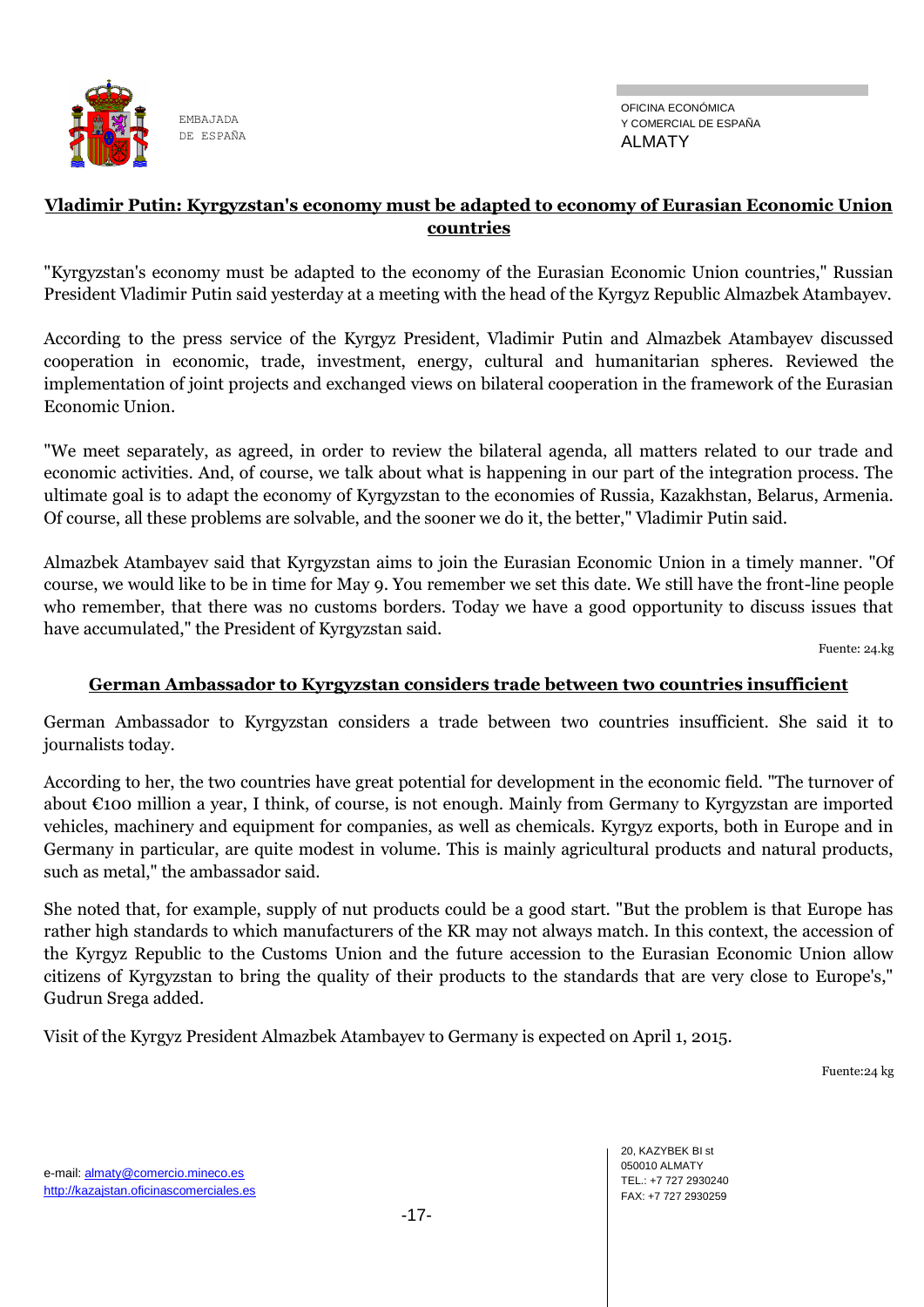

#### **India, Kyrgyzstan sign MoU on textile sector cooperation**

The government of India and the Central Asian Republic of Kyrgyzstan have signed a memorandum of understanding (MoU) on cooperation in the textiles sector.

The MoU seeks to strengthen bilateral cooperation in three fields: textiles and clothing, silk and sericulture, and fashion.

The MoU aims at increasing cooperation in development of trade, economic and investment relations; technocommercial collaboration, and joint trade missions; stimulation of investment cooperation, such as joint ventures, industrial cooperation, marketing, leasing and management; mutual assistance in R&D, technical collaboration in product development and manufacturing, testing and certification; and mutual assistance in skill development, training and retraining of personnel, carrying out of joint scientific, industrial and other meetings and exchanges.

The MoU also envisages cooperation in export promotion; facilitating of participation of business delegations, exhibitors and buyers of each other in the trade exhibitions, buyers sellers meets, business forums; and mutual assistance in organising visits of technical experts, specialists and scientists.

The MoU was signed by India's textiles minister Santosh Kumar Gangwar and the visiting Kyrgyzstan's minister of energy and industry Kubanychbek Turdubaev in New Delhi.

The two countries also agreed to set up a Joint Working Group (JWG) to explore details of cooperation within the scope of the MoU and the steps required to facilitate bilateral trade and investment. The JWG will be cochaired by an official of appropriate level from the Ministry of Energy and Industry of the Kyrgyz Republic and the Indian Ministry of Textiles.

Gangwar assured the visiting Kyrgyz minister of India's cooperation in strengthening the relationship between the two countries.

Textiles currently account for 50 per cent of India's total exports to Kyrgyzstan. Turdubaev hoped that the share of textiles in India's export basket will increase, and the trade volume between the two countries will increase to US\$ 2.5 billion. (RKS).

Fuente:Fibre2Fashion

e-mail: almaty@comercio.mineco.es http://kazajstan.oficinascomerciales.es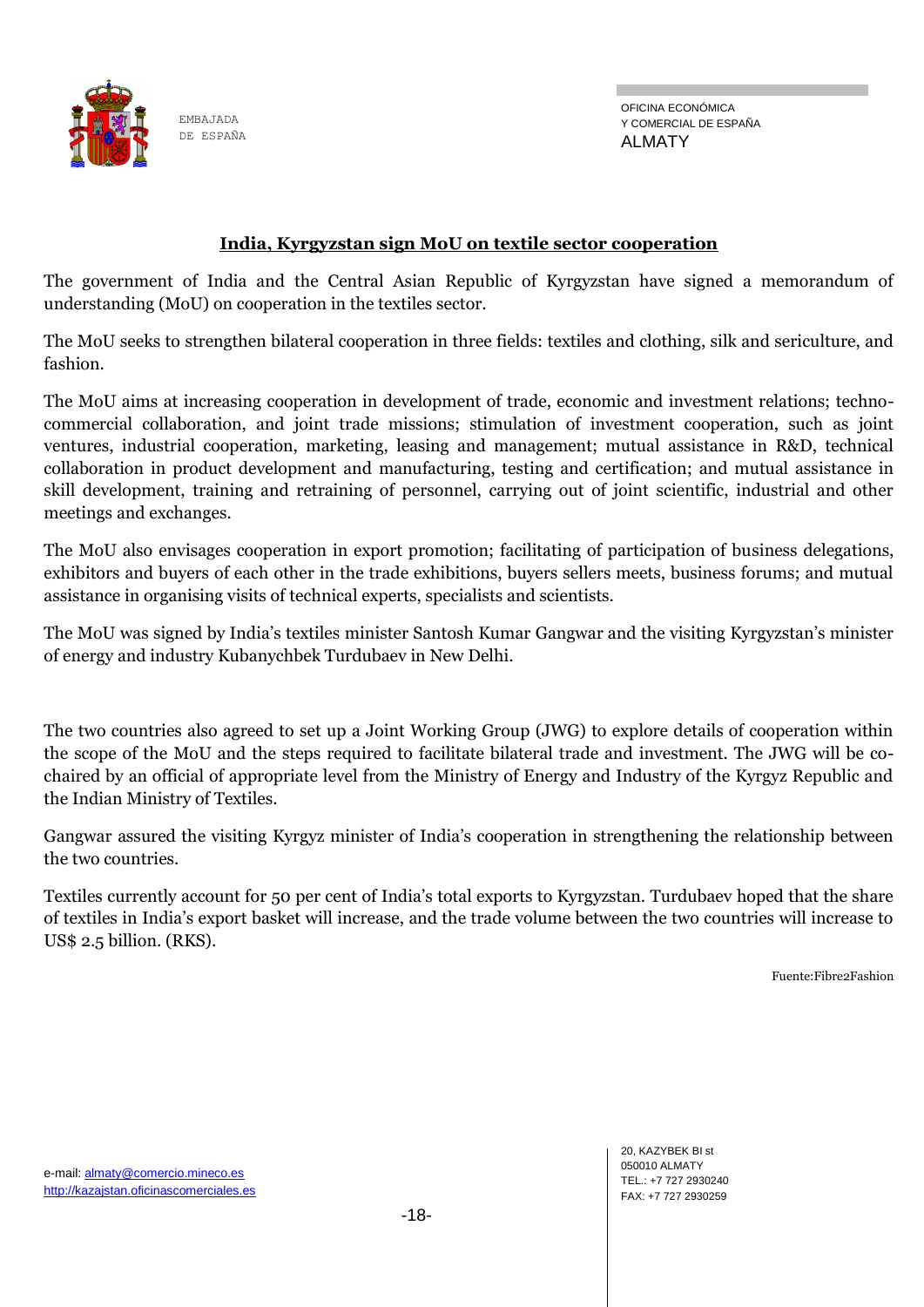

#### **Japan supports WFP projects empowering rural women in Kyrgyzstan**

BISHKEK (TCA) — The United Nations World Food Programme (WFP) has welcomed a US \$490,000 contribution from the Government of Japan to support women-led businesses and smallholder women farmers in Kyrgyzstan, the WFP Bishkek office said yesterday.

WFP will use this donation to support about 2,000 vulnerable families, primarily women-headed households, with technical assistance and training to help build income-generating assets, create small businesses and strengthen their agricultural skills. Participants will also receive training in marketing, business and financial management, and nutritional awareness.

The grant is part of Japan's three-year commitment to extend women's empowerment initiatives around the world that Japanese Prime Minister Shinzo Abe made at the United Nations General Assembly in 2013. Abe emphasized his country's intention to further strengthen cooperation with the international community and assistance to create what he called "A Society in Which Women Shine".

"The Government of Japan prioritizes women's empowerment as a motor for economic growth, and we are honored to support the initiative of WFP Kyrgyz Republic to enhance the role of rural women in economic development. Besides, the Government of Japan intends to host the World Assembly for Women (WAW! Tokyo 2015) in August 2015 on the initiative of the Prime Minister Abe," said the Ambassador of Japan to the Kyrgyz Republic, Takayuki Koike.

WFP will implement the program in Kyrgyzstan's rural provinces of Naryn, Osh, Jalal-Abad, Batken, and Talas. The project aims to empower women both socially and economically as well as boost human capital by providing skills training and improved knowledge and practices related to nutrition.

"This contribution will allow WFP to continue to invest in long-term development initiatives to promote rural women's empowerment in local communities," said WFP Kyrgyz Republic Country Director Ram Saravanamuttu. "We believe that rural women are key to the success of the Kyrgyz economy, and WFP will continue to support efforts that seek to ensure rural women reach their full potential."

WFP in the Kyrgyz Republic has been implementing activities to increase income-generating opportunities for rural women since 2010. To date, more than 8,700 women-headed households have benefited from programs focusing on livelihoods and small-scale agricultural production.

Fuente:Timesca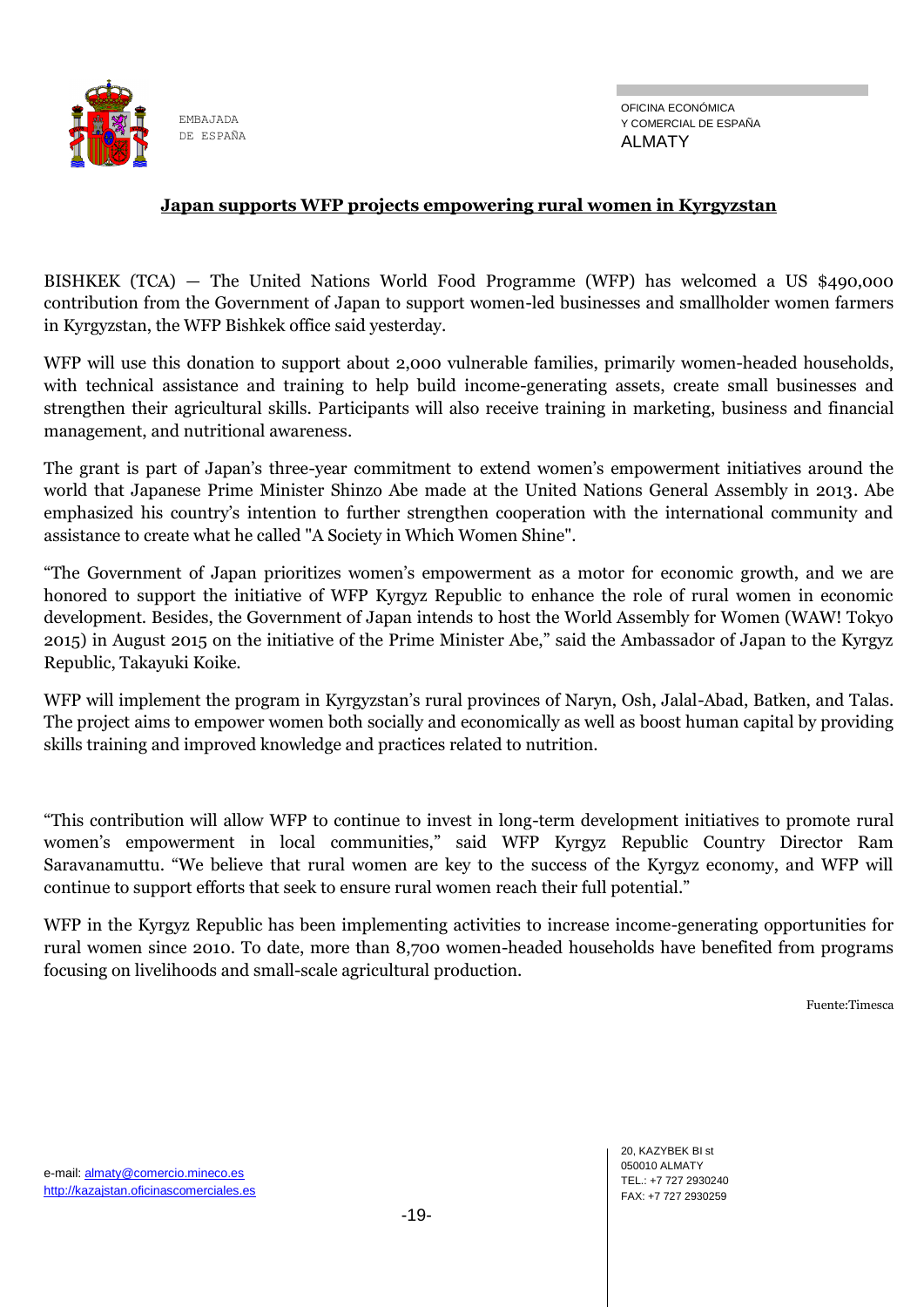#### **Ministry of Economy of the KR: Development of trade and economic relations between Kyrgyzstan and the US is quite stable**

Bishkek, March 17 / Kabar /. Development of trade and economic relations between Kyrgyzstan and the US is quite stable. Minister of Economy of the KR Temir Sariev said during the meeting with Richard Miles, Charge d'Affaires of the US Embassy in Kyrgyzstan on March 16.

According to the press service of the Ministry of Economy of the Kyrgyz Republic, during the meeting Sariev informed the US side about the current economic situation in Kyrgyzstan, integration with the Eurasian Economic Union and the development of further cooperation with other states.

In turn, Mr. Miles said about the upcoming session of the Annual Bilateral Consultations in Washington DC, which will be held April 9-10, 2015, as one of the major areas to discuss a wide range of issues.

The parties also discussed the forthcoming meeting of the US-Central Asia Council on Trade and Investment.

Fuente:Kabar

### **The largest breeding company from Turkey is interested in import of meat from Kyrgyzstan**

Bishkek, March 16 / Kabar /. The largest breeding company from Turkey is interested in import of meat from Kyrgyzstan. This became known during the meeting of Minister of Agriculture and Land Reclamation of Kyrgyzstan Taalaibek Aidaraliev with the Turkish delegation headed by Dr. Yuseiyin Velioglu, representing the breeding company in Turkey.

According to the press service of the Ministry of Agriculture of the Kyrgyz Republic, Dr. Yuseiyin Velioglu says that the purpose of the Turkish delegation's visit is to meet with Minister Aidaraliev, to identify opportunities to assist Kyrgyzstan in developing livestock breeding, the identification and registration of animals, proper breeding of animals to receive the relevant meat products.

During the meeting, the head of the Turkish delegation expressed Turkey's interest in import of meat from Kyrgyzstan. He also briefly explained about the activities of state-run Turkish companies, which unite and protect the interests of 81 private firms.

In turn, T. Aidaraliev briefed the Turkish delegation about the current state of agricultural livestock in the country, as well as on the progress of international cooperation with some abroad countries. He expressed readiness to render all possible assistance in this area and recommended the Turkish side to continue to maintain a detailed discussion of livestock breeding for future cooperation with Director General of Selection and Breeding Center of the Ministry of Agriculture B. Baitemirov.

Fuente: Kabar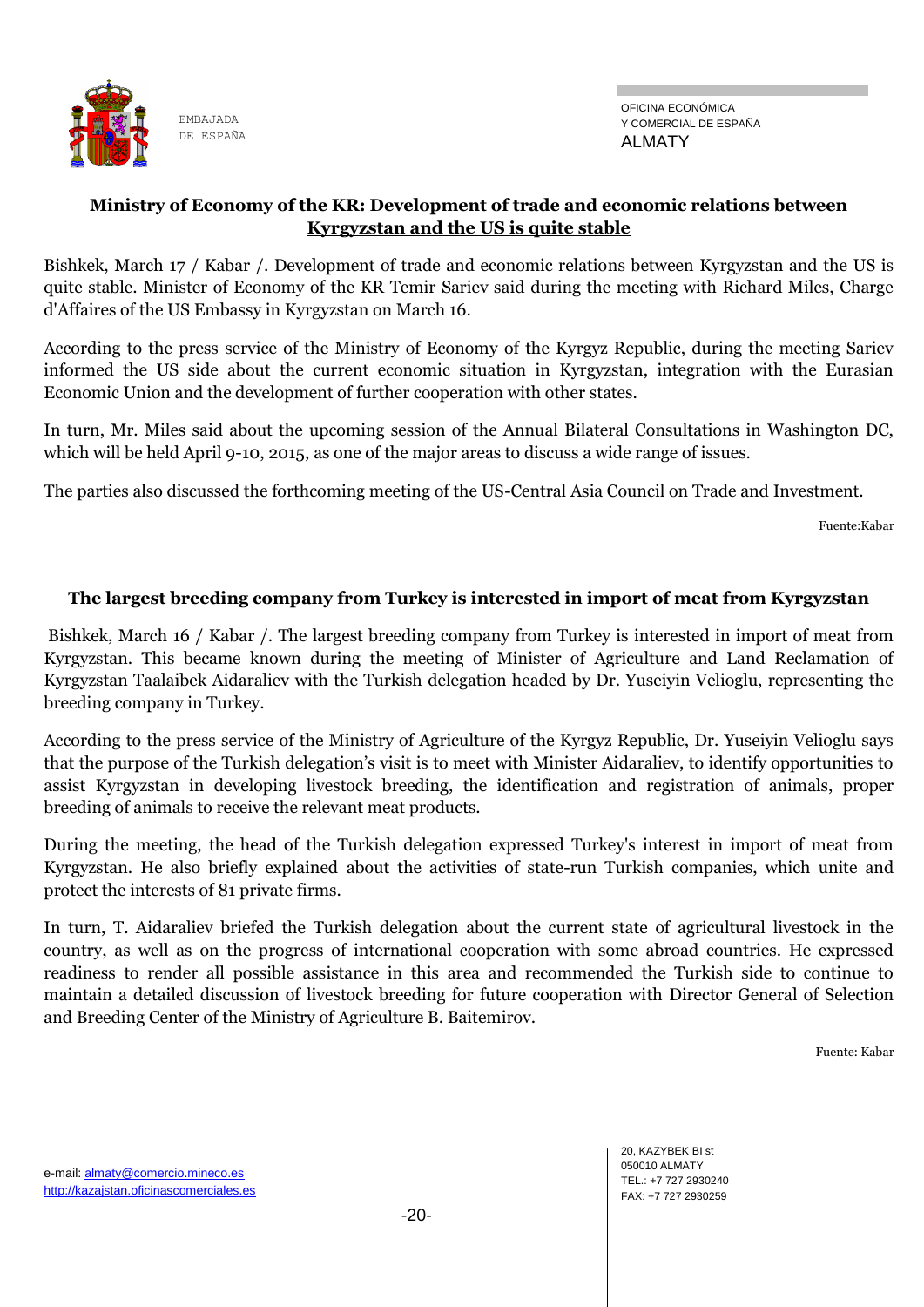

### **Kyrgyzstan runs into debt \$1 bln 866 mln to China**

Kyrgyzstan runs into debt \$1 billion 866 million to China, the Minister of Finance Olga Lavrova said today at a meeting of the Parliamentary Committee on Budget and Finance.

According to her, the structure of the debt includes debt to China for the construction of a paper mill in Tokmak. Factory was built at the expense of money the Export-Import Bank of China. The first tranche of 50 million yuan the KR received in 1994. It was completely used. According to the results of agreements in 2008, the debt is written off completely.

"The second part of the loan of 100 million yuan was received in 2001. Of them used 60,153 million. Part of the debt in the form of technical accrued interest, 10.2 million yuan, will be written off. Principal amount, 60.2 million will be repaid in five equal parts till June 20, 2017," Olga Lavrova said.

Tokmok paper factory was declared bankrupt in June 2014. The initiator of the bankruptcy proceedings was made by the Social Fund. Debts on factory insurance premiums amounted to about billion soms. Now there is a procedure for the valuation of assets factory for their sale and redemption of debt recovery.

Fuente: 24.kg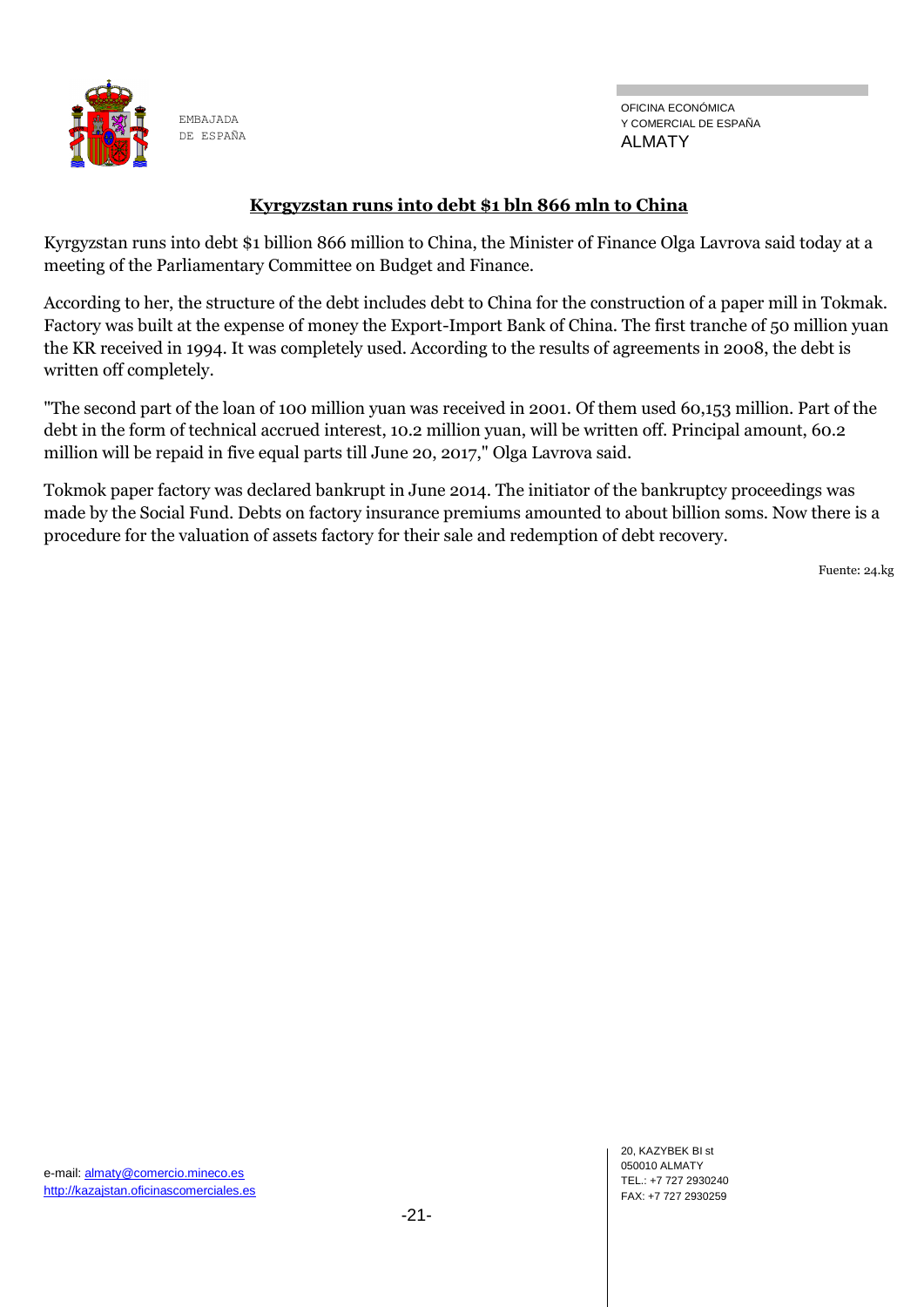

OFICINA ECONÓMICA Y COMERCIAL DE ESPAÑA ALMATY

# **Tayikistán**



# **Switzerland to allocate \$9 million to Tajikistan**

By Sara Rajabova

Switzerland will allocate \$9 million to Tajikistan for the improvement of its water supply system.

As in all Central Asian states, Switzerland also supports water management in Tajikistan.

The grant agreement was signed by Abdusalom Kurbonov, Tajik finance minister and Peter Mikula, the country director of the Swiss Cooperation Office in Tajikistan, AKIpress reported.

The second phase of a water supply project will provide clean drinking water to about 140,000 people in six cities of the northern Sughd province and the city of Khorog, the capital of the Gorno Badakhshan Autonomous Region.

The total cost of the project stands at more than \$18 million. A \$9 million grant will be provided by the Swiss government and over \$9 million will be contributed by the European Bank for Reconstruction and Development.

The project includes the installation of additional connections, water meters, the purchase of operation and repair equipment, the construction of new water reservoirs, and the improvement of drainage systems.

The project is scheduled to be implemented by 2018.

The projects water resources management in Tajikistan, drinking water supply and sanitation in the Fergana Valley, and Tajikistan water supply and sanitation project (phase II) are aimed at strengthening water resources management, improving food security, reducing risks of natural disasters associated with water, and financing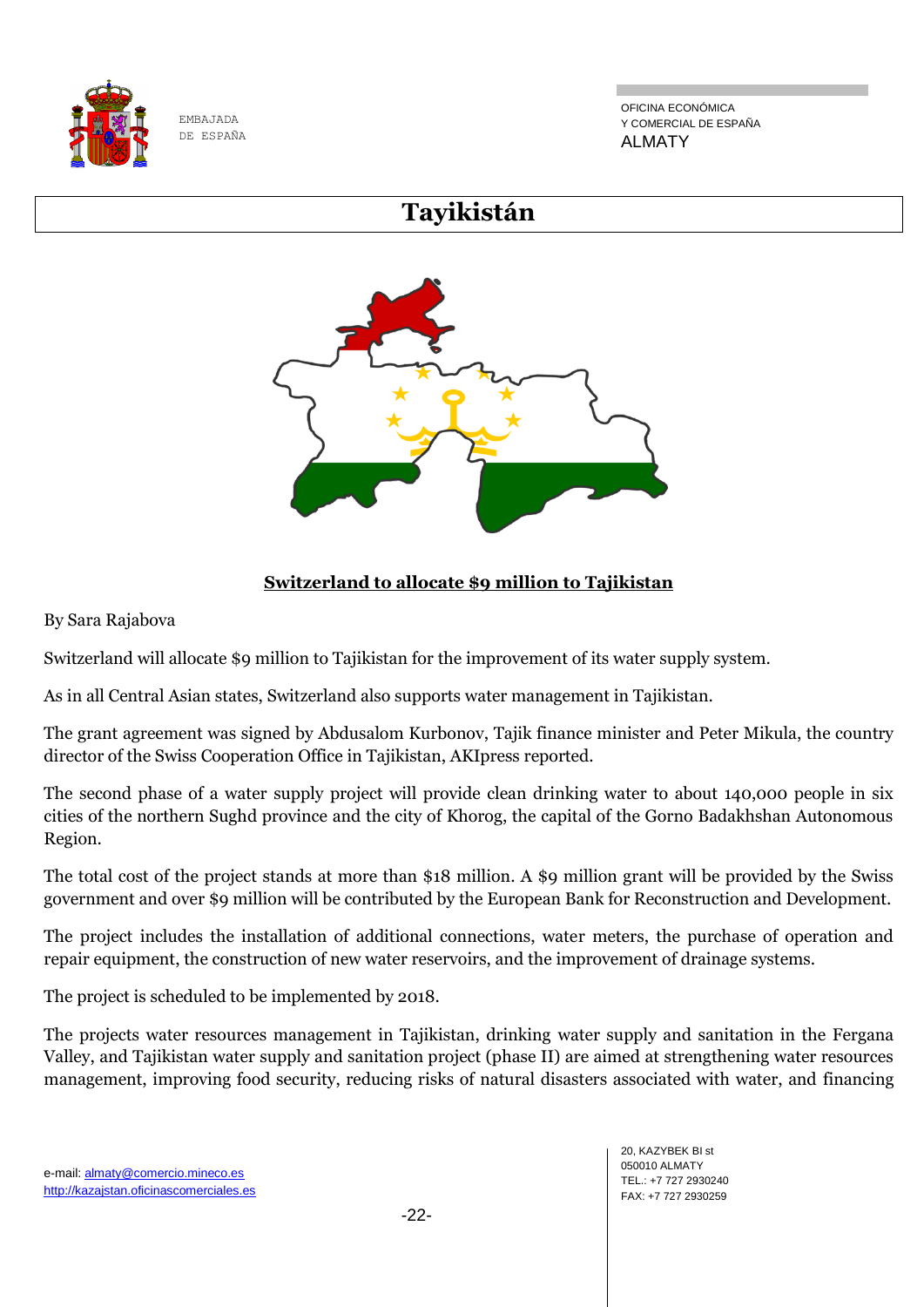

OFICINA ECONÓMICA Y COMERCIAL DE ESPAÑA ALMATY

the investment program to improve the health and well-being of rural population through sustainable drinking water supply and sanitation.

The total cost of the projects stands at 17.5 million Swiss francs on a grant basis: 7.4 million Swiss francs for the water resources management in Tajikistan project, 5 million Swiss francs for the drinking water supply and sanitation in the Fergana Valley project, and 5.1 million Swiss francs for the water supply and sanitation in Tajikistan (phase II) project.

Switzerland, as an important development cooperation donor country in Central Asia, enjoys very good relations with Tajikistan. Tajikistan has been a priority country for Swiss development cooperation since 1997.

Swiss entrepreneurs are involved in Tajikistan's cotton industry, among other sectors.

Fuente: AzerNews

# **Development of fruit and vegetable processing sectors in Tajikistan and Kyrgyzstan**

DUSHANBE, March 18, 2015, Asia-Plus -- The 4th capacity building session on food safety/НАССР (Hazard Analysis and Critical Control Points) and marketing in the framework of the "Development of Fruit and Vegetable (F&V) Processing Sector Tajikistan and Kyrgyzstan" project takes place in conference room of the Microfinance Educational and Development Center of Tajikistan in Dushanbe from March 24-26.

In the framework of this capacity building session the field visit to the pilot SME Aqua Juice by all training participants will be organized.

According to the Delegation of the European Union to Tajikistan, the event is organized by the National Association of Small and Medium Business of the Republic of Tajikistan (NASMB, the Project Partner) together with non-governmental organization "British Expertise" (UK, the Applicant) and the Association of Food Industry Enterprises of Kyrgyzstan (The Project Partner) with the financial support of the European Union within the Central Asia Invest (CAI) III Program.

The project is reportedly aimed at the development of small and medium enterprises (SMEs) involved in F&V processing sector in Tajikistan and Kyrgyzstan, and on strengthening the capacity of the Business Intermediate Organizations (BIOs) providing consulting services to these enterprises, in order to strengthen their positions in the national, regional and international markets.

Representatives of SMEs, consulting companies, academic and governmental institutions involved in F&V processing sector generally and in food safety control in particular take part in this capacity building program. Trainings on food safety/НАССР and marketing are carried out within this year (quarterly).

Fuente:Asia-Plus